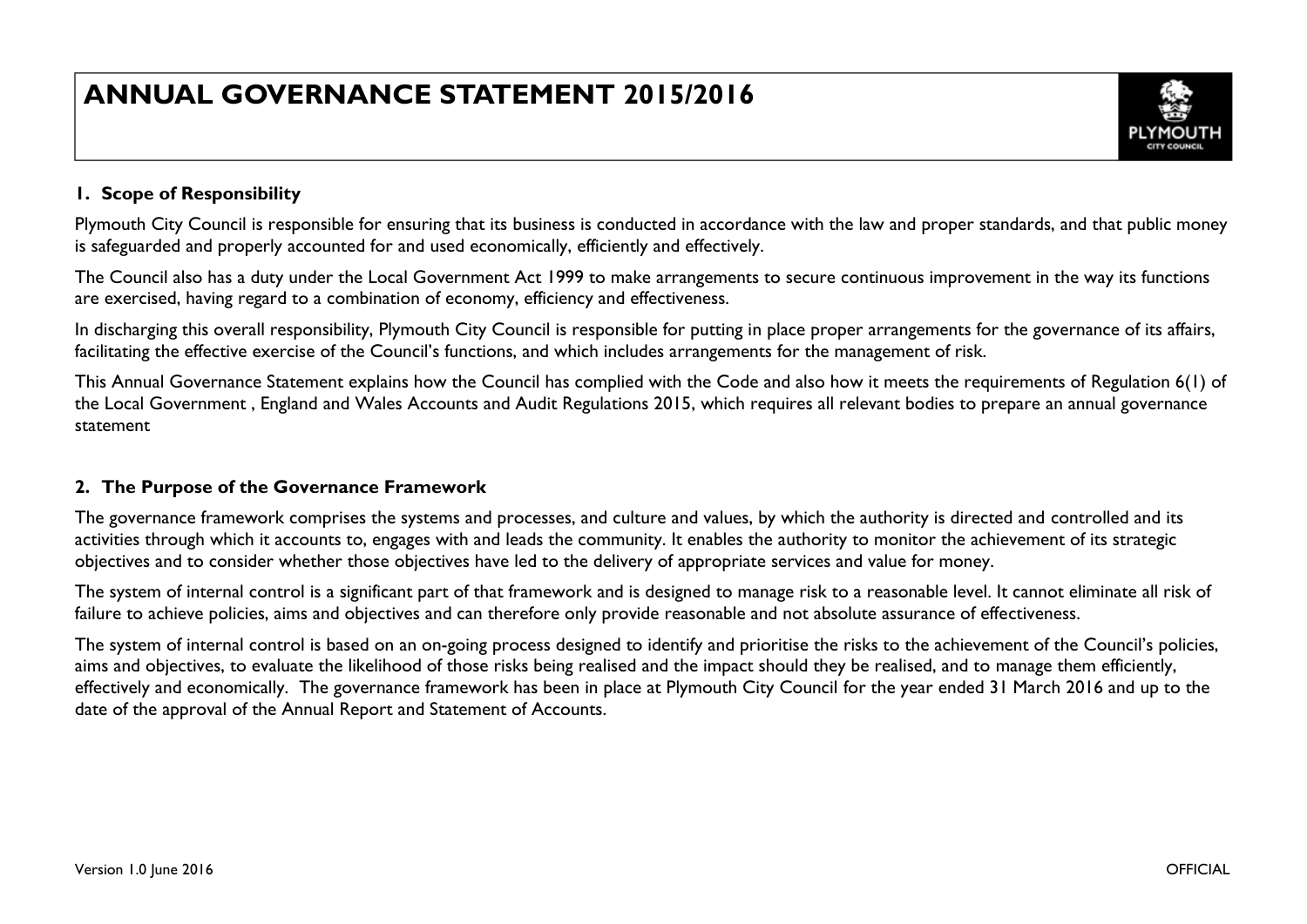# **3. Assurance Cycle**

| Understand                                                                                                                                                                                                                                                                                                                                                                                                                                                                                                     | Plan                                                                                                                                                                                                                                                                                                                                                | Do                                                                                                                                                                                                                                                                                                                                                             | <b>Review</b>                                                                                                                                                                                                                                                                                                                                                                                                                                                                              |
|----------------------------------------------------------------------------------------------------------------------------------------------------------------------------------------------------------------------------------------------------------------------------------------------------------------------------------------------------------------------------------------------------------------------------------------------------------------------------------------------------------------|-----------------------------------------------------------------------------------------------------------------------------------------------------------------------------------------------------------------------------------------------------------------------------------------------------------------------------------------------------|----------------------------------------------------------------------------------------------------------------------------------------------------------------------------------------------------------------------------------------------------------------------------------------------------------------------------------------------------------------|--------------------------------------------------------------------------------------------------------------------------------------------------------------------------------------------------------------------------------------------------------------------------------------------------------------------------------------------------------------------------------------------------------------------------------------------------------------------------------------------|
| What are we seeking to receive<br>assurances on?                                                                                                                                                                                                                                                                                                                                                                                                                                                               | What sources of assurance do we<br>require?                                                                                                                                                                                                                                                                                                         | How we will arrange ourselves to<br>receive adequate assurances?                                                                                                                                                                                                                                                                                               | How we know that we are<br>effective?                                                                                                                                                                                                                                                                                                                                                                                                                                                      |
| Delivery against the corporate<br>plan whilst observing the<br>governance framework<br>Management of the Council's key<br>risks<br>Design and effectiveness of<br>internal controls<br>Compliance with laws,<br>regulation, internal policies and<br>procedures<br>Key governance tools are fit for<br>purpose, e.g. the performance<br>management and risk<br>management framework<br>Value for money<br>Direction of travel of previous<br>governance issues<br>Effectiveness of the system of<br>Governance | Internal Audit Annual Plan<br>$\blacksquare$<br><b>External Audit Annual Plan</b><br>Ofsted and Care Quality<br>Commission<br>Other external agencies<br>Management assurances from<br>active compliance frameworks<br><b>Committees/Internal Boards</b><br>responsible for monitoring and<br>reviewing the systems, processes<br>and documentation | <b>Officer and Member structures</b><br>working together<br>Senior Management Teams<br>$\blacksquare$<br>working closely with Executive<br>Roles<br>Decision-making bodies<br>$\blacksquare$<br><b>Scrutiny Committees</b><br>$\blacksquare$<br><b>Audit Committee</b><br>$\blacksquare$<br>Project Boards<br>$\blacksquare$<br>$\blacksquare$<br>Constitution | Review sources of assurance<br>$\blacksquare$<br>identified at the planning phase<br>Review Annual Reports that<br>$\blacksquare$<br>provide further insight such as;<br>scrutiny committee report, audit<br>committee annual report, task<br>and finish groups<br>Ensuring sources of assurances<br>have delivered against their plans<br>at the necessary quality<br>Internal and External Audit<br>Reports<br>Highlight areas of weakness,<br>development and implement<br>action plans |

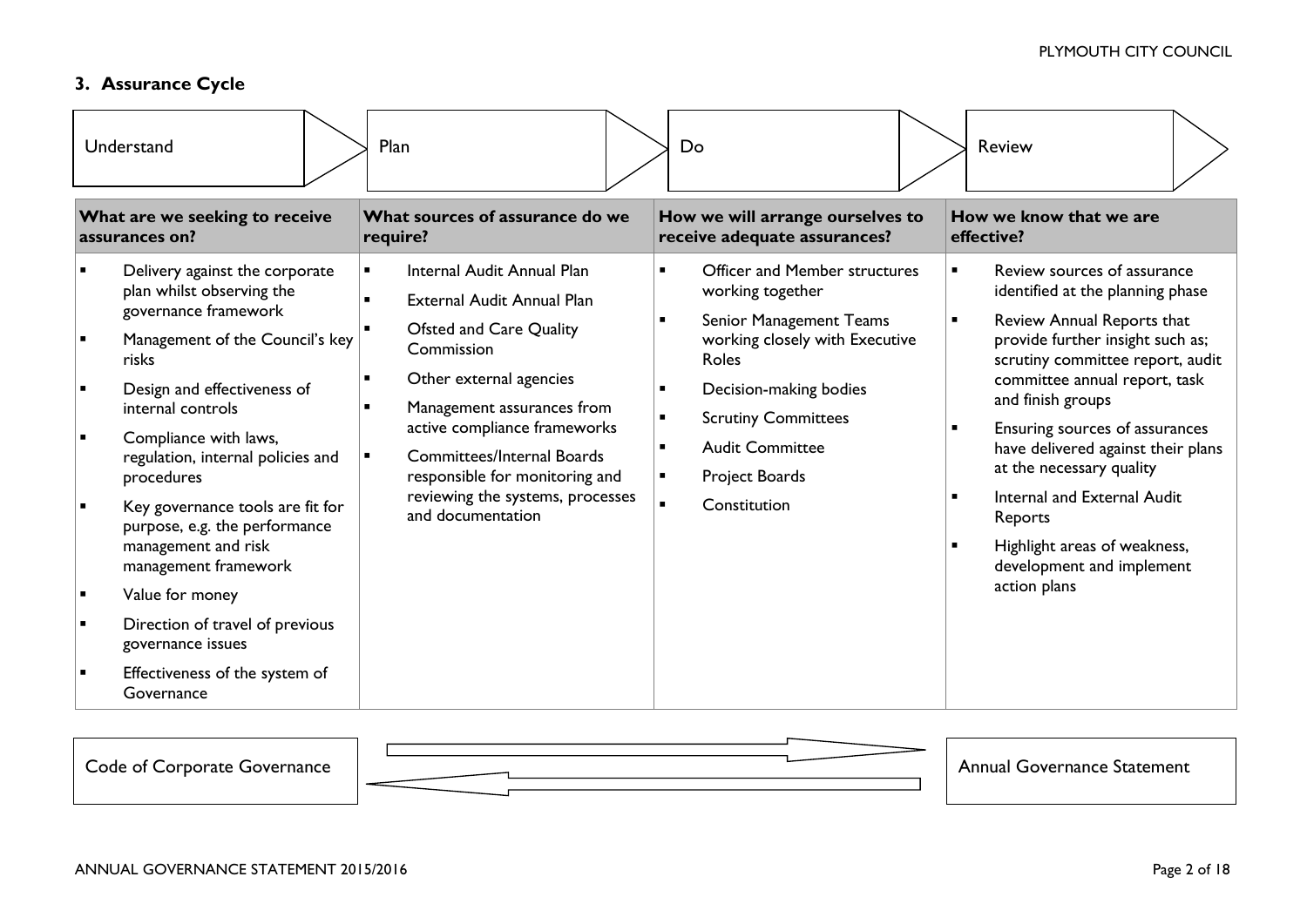# **4. The Governance Framework**

The Council has approved and adopted a Code of Corporate Governance, which is consistent with the principles of the CIPFA/SOLACE Framework Delivering Good Governance in Local Government. A copy of the Code is on our website under "Constitution". Included within this framework are six core principles of governance:

| <b>Principle one</b>                                                        | Description of governance mechanisms                                                                                                                                                                                                                                                                                                                                                                                                                                                                                                                                                                              | <b>Assurances received</b>                                                                                                                                                                                                                                                                                                                                                |  |  |
|-----------------------------------------------------------------------------|-------------------------------------------------------------------------------------------------------------------------------------------------------------------------------------------------------------------------------------------------------------------------------------------------------------------------------------------------------------------------------------------------------------------------------------------------------------------------------------------------------------------------------------------------------------------------------------------------------------------|---------------------------------------------------------------------------------------------------------------------------------------------------------------------------------------------------------------------------------------------------------------------------------------------------------------------------------------------------------------------------|--|--|
| Focusing on the purpose of<br>the Council and on                            | Members, working with officers, have developed a clear<br>$\blacksquare$<br>vision of their purpose and intended outcomes for                                                                                                                                                                                                                                                                                                                                                                                                                                                                                     | Annual Report communicates Council's activities and<br>$\blacksquare$<br>achievements, its financial position and performance.                                                                                                                                                                                                                                            |  |  |
| outcomes for the                                                            | citizens and service users.                                                                                                                                                                                                                                                                                                                                                                                                                                                                                                                                                                                       | Staff Survey 2015.                                                                                                                                                                                                                                                                                                                                                        |  |  |
| community and creating and<br>implementing a vision for                     | $\blacksquare$<br>Corporate Plan 2016/17.                                                                                                                                                                                                                                                                                                                                                                                                                                                                                                                                                                         | The Corporate Plan provides the framework used by                                                                                                                                                                                                                                                                                                                         |  |  |
| the local area                                                              | The Plymouth Plan which looks ahead to 2031.                                                                                                                                                                                                                                                                                                                                                                                                                                                                                                                                                                      | departments in developing their business plans which establish                                                                                                                                                                                                                                                                                                            |  |  |
| Plymouth's vision:-<br>Britain's Ocean City - to be<br>one of Europe's most | Thrive Plymouth is a 10 year programme to reduce<br>health inequalities and is addressing four behaviours<br>(poor diet, lack of exercise, tobacco use and excess                                                                                                                                                                                                                                                                                                                                                                                                                                                 | and monitor the achievement of objectives at service and team<br>level. It also sets out how each service is implementing the<br>Council's principles laid out in the Corporate Plan.                                                                                                                                                                                     |  |  |
| vibrant waterfront cities,                                                  | alcohol consumption).                                                                                                                                                                                                                                                                                                                                                                                                                                                                                                                                                                                             | The Plymouth Plan is a ground-breaking concept which aims to                                                                                                                                                                                                                                                                                                              |  |  |
| where an outstanding quality  <br>of life is enjoyed by<br>everyone.        | The Joint Commissioning Partnership is the single<br>strategic commissioning body for the City of Plymouth. It<br>considers and approves commissioning plans in line with<br>the priorities identified in the Joint Health and Wellbeing<br>Strategy, and ensures a coordinated and consistent<br>approach to commissioning services on behalf of partner<br>agencies in Plymouth.<br>The Council has robust systems and processes to<br>manage effectively financial risks and opportunities, and<br>to secure a stable financial position that enables it to<br>continue to operate for the foreseeable future. | undertake a review of the Plymouth Core Strategy and to take<br>advantage of changes introduced by the Localism Act to create a<br>Local Plan which integrates all of the other strategies produced<br>by the Council into one Plan for Plymouth. The Plymouth Plan<br>is generating national interest and won the Royal Town Planning<br>Institute (RTPI) Award in 2015. |  |  |
|                                                                             |                                                                                                                                                                                                                                                                                                                                                                                                                                                                                                                                                                                                                   | Thrive Plymouth aims to reduce health inequalities across the                                                                                                                                                                                                                                                                                                             |  |  |
|                                                                             |                                                                                                                                                                                                                                                                                                                                                                                                                                                                                                                                                                                                                   | city by focusing on prevention that encourages and enables<br>health choices by influencing the context within which those<br>choices are made.                                                                                                                                                                                                                           |  |  |
|                                                                             |                                                                                                                                                                                                                                                                                                                                                                                                                                                                                                                                                                                                                   | Devon Audit Partnership (DAP) Audit Plan linked to the overall                                                                                                                                                                                                                                                                                                            |  |  |
|                                                                             | A staff survey was carried out to gauge employee                                                                                                                                                                                                                                                                                                                                                                                                                                                                                                                                                                  | objectives of the Council and the risks to their achievement.                                                                                                                                                                                                                                                                                                             |  |  |
|                                                                             | satisfaction and assist in improving the organization for<br>employees as a place to work and consequently improve<br>how the organisation performs.                                                                                                                                                                                                                                                                                                                                                                                                                                                              | Joint Commissioning Partnership meet Bi-monthly and receive<br>$\blacksquare$<br>regular progress and performance reports from commissioning<br>managers. Also produce regular reports to the Health and                                                                                                                                                                  |  |  |
|                                                                             | The Council is jointly responsible (with Cornwall                                                                                                                                                                                                                                                                                                                                                                                                                                                                                                                                                                 | Wellbeing Board.                                                                                                                                                                                                                                                                                                                                                          |  |  |
|                                                                             | Council) for the operation of the Tamar Bridge and<br>Torpoint Ferry (TBTF) Joint Committee which brings                                                                                                                                                                                                                                                                                                                                                                                                                                                                                                          | External Audit findings reported that they were satisfied that in<br>all significant respects the Council has put in place proper                                                                                                                                                                                                                                         |  |  |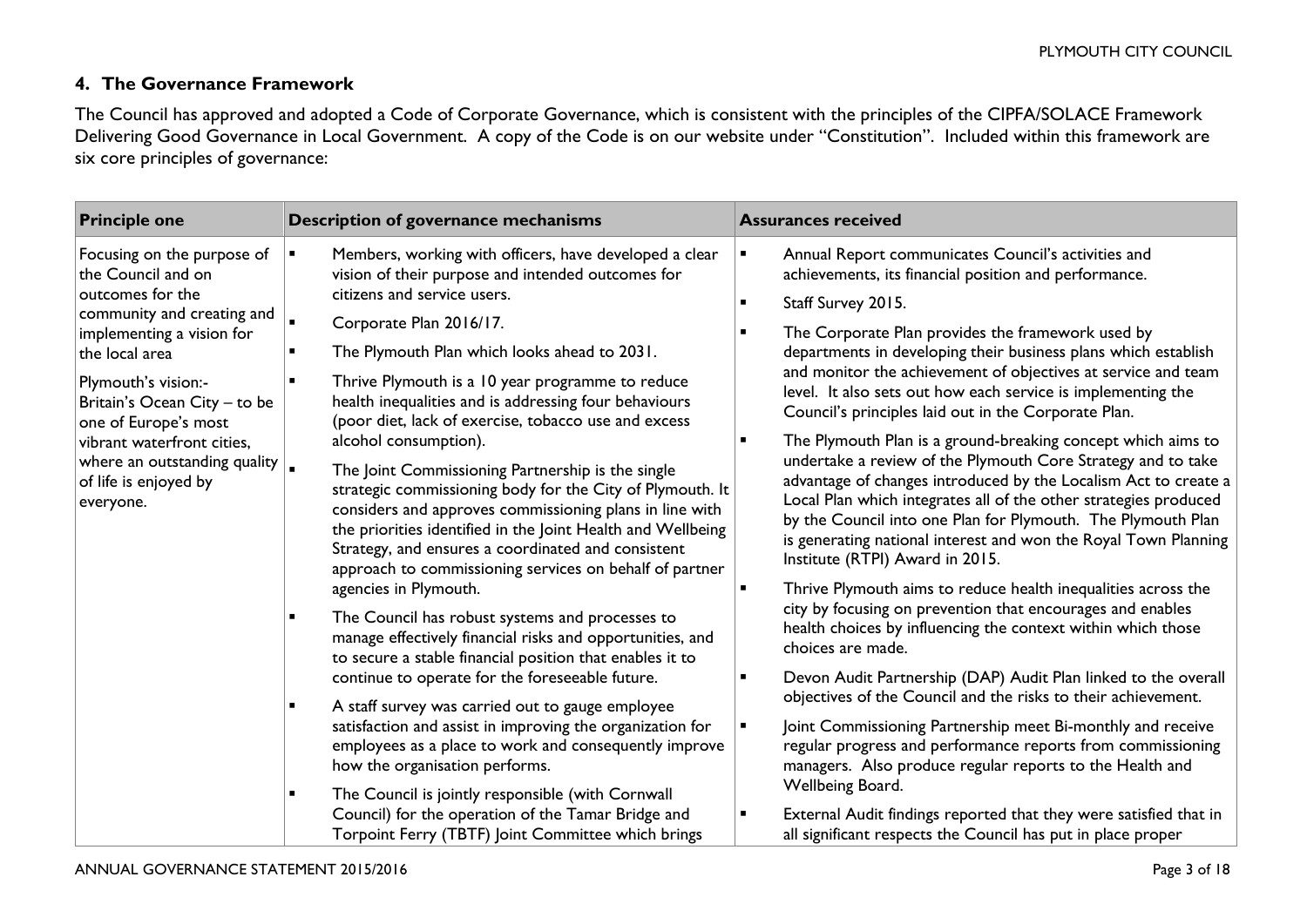| <b>Principle one</b> | Description of governance mechanisms                                                                                                                                                                                                                                                                                                                                                                                                                                                                                                                                                                                                                       | <b>Assurances received</b>                                                                                                                                                                                                                                                                                                                      |
|----------------------|------------------------------------------------------------------------------------------------------------------------------------------------------------------------------------------------------------------------------------------------------------------------------------------------------------------------------------------------------------------------------------------------------------------------------------------------------------------------------------------------------------------------------------------------------------------------------------------------------------------------------------------------------------|-------------------------------------------------------------------------------------------------------------------------------------------------------------------------------------------------------------------------------------------------------------------------------------------------------------------------------------------------|
|                      | with it a 50 per cent share of any future liabilities.<br>However, from a governance point of view, the TBTF                                                                                                                                                                                                                                                                                                                                                                                                                                                                                                                                               | arrangements to secure economy, efficiency and effectiveness in<br>its use of resources for the year ending 31 March 2015.                                                                                                                                                                                                                      |
|                      | Joint Committee produces and monitors its own<br>Governance arrangements, including the preparation of a<br>separately published Annual Governance Statement<br>covering the operations of the Joint Committee.                                                                                                                                                                                                                                                                                                                                                                                                                                            | $\blacksquare$<br>The Constitution aids the financial management of the Authority<br>and is complemented by Financial Regulations and Standing<br>Orders, which document protocols and procedures for<br>members and officers in conducting the business of the Council.                                                                        |
|                      | From 2015/16 the Council and NHS N.E.W. Devon<br>Clinical Commissioning Group (CCG), as part of their<br>overall transformation programme, created the Plymouth<br>Integrated Fund by pooling or aligning the vast majority                                                                                                                                                                                                                                                                                                                                                                                                                                | The day to day operation of the Treasury Management activity is<br>$\blacksquare$<br>carried out in accordance with detailed Treasury Management<br>Practices (TMP's).                                                                                                                                                                          |
|                      | of the People Directorate budget and the Public Health<br>commissioned services budget to form a fully integrated                                                                                                                                                                                                                                                                                                                                                                                                                                                                                                                                          | Joint Plymouth City Council/NEW Devon CCG Risk<br>$\blacksquare$<br>Management Policy Framework                                                                                                                                                                                                                                                 |
|                      | health and social care commissioning budget. This has<br>been implemented via a Section 75 Agreement under the<br>NHS Act 2006. The Plymouth Integrated Fund has a                                                                                                                                                                                                                                                                                                                                                                                                                                                                                         | Code of Corporate Governance reviewed annually as part of<br>the preparation of this Governance Statement.                                                                                                                                                                                                                                      |
|                      | combined net budget of circa £482m in 2016/17 The<br>Transformation Programme is investing £14.7 million                                                                                                                                                                                                                                                                                                                                                                                                                                                                                                                                                   | At the end of 15/16 financial year the Transformation<br>٠<br>Programme has achieved £28.7 million gross benefits.                                                                                                                                                                                                                              |
|                      | over 3 years to bring about more than £54.3 million<br>gross benefits. A full review of the Human Resources,                                                                                                                                                                                                                                                                                                                                                                                                                                                                                                                                               | $\blacksquare$<br>The Transformation Portfolio Risk Register is reviewed monthly<br>and reported to the Portfolio Board.                                                                                                                                                                                                                        |
|                      | Finance and Corporate Services is underway identifying<br>new ways of working to reflect the changing<br>requirements of the organisation; in particular,                                                                                                                                                                                                                                                                                                                                                                                                                                                                                                  | Journals with a value of >£500k have been authorised by either<br>Head of Corporate Strategy or Head of Finance Operations.                                                                                                                                                                                                                     |
|                      | supporting the advent of more commissioned and shared<br>frontline services. Utilising information technology, we                                                                                                                                                                                                                                                                                                                                                                                                                                                                                                                                          | Weakness Identified:                                                                                                                                                                                                                                                                                                                            |
|                      | will enable the business to access real time management<br>information using core systems. Modernising our<br>processes will make us more efficient and enable us to<br>reduce our staffing and other associated support costs.<br>Included within the Finance review are plans to<br>strengthen the approach to making the Council more<br>commercially focused.<br>Included in the Corporate Services review will be the<br>٠<br>consideration of an Integrated Assurance Service,<br>bringing together teams from Audit, Risk & Insurance,<br>Fraud and Health & Safety to have an integrated<br>compliance function. This new function would provide a | Devon Audit Partnership (DAP) identified weaknesses within the<br>Domiciliary Care payment process with regard to overpayments and<br>lack of service package authorisation. Provider contracts and report<br>parameters have been reviewed and changes to payment processes<br>and contract terms have been implemented to mitigate the risks. |
|                      |                                                                                                                                                                                                                                                                                                                                                                                                                                                                                                                                                                                                                                                            |                                                                                                                                                                                                                                                                                                                                                 |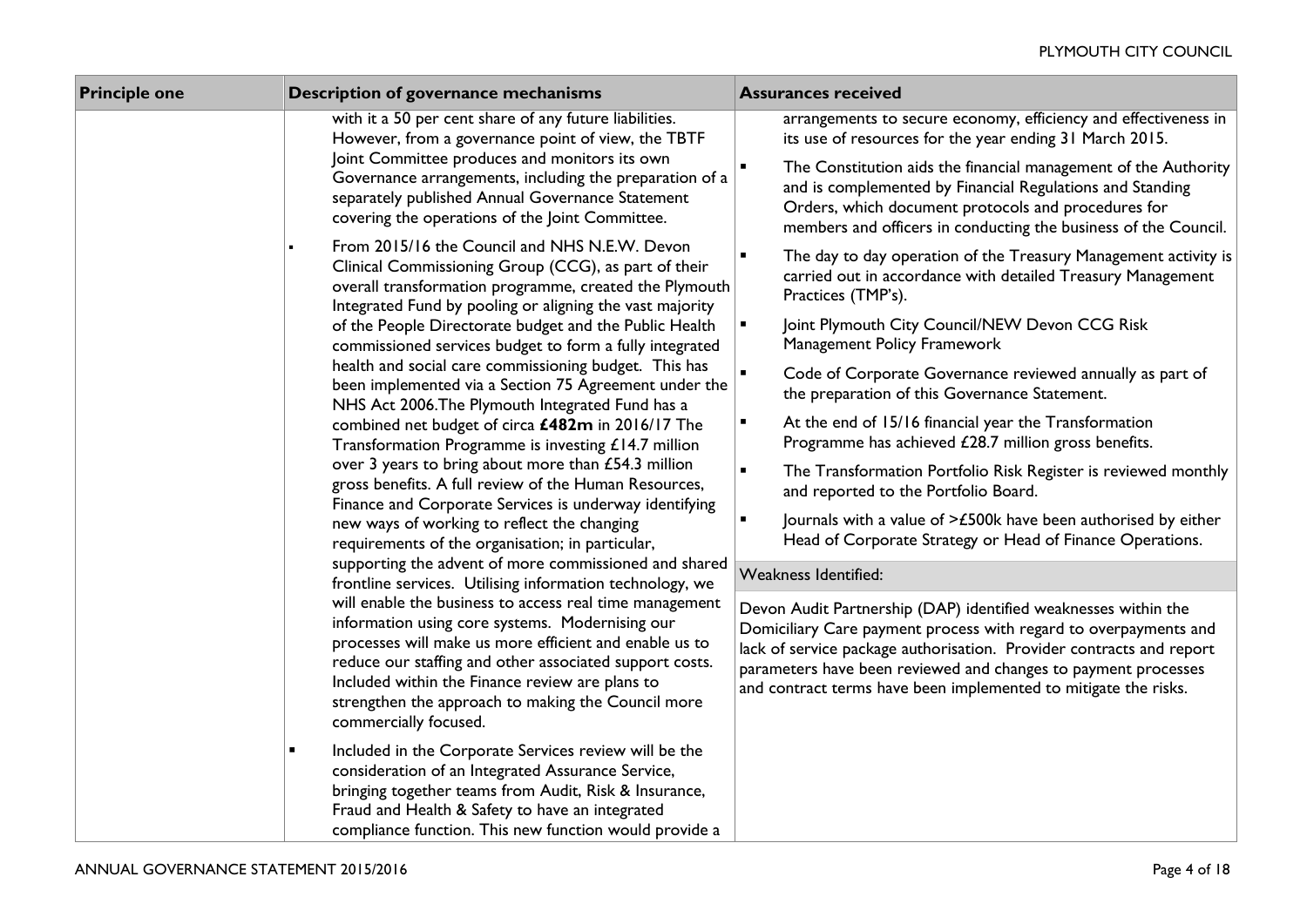| <b>Principle one</b><br>Description of governance mechanisms                                                                                                                                                                      |                                                                                                                                                                                                                                                                  | <b>Assurances received</b>                                                                                                                                                                                                                                                                                           |  |  |
|-----------------------------------------------------------------------------------------------------------------------------------------------------------------------------------------------------------------------------------|------------------------------------------------------------------------------------------------------------------------------------------------------------------------------------------------------------------------------------------------------------------|----------------------------------------------------------------------------------------------------------------------------------------------------------------------------------------------------------------------------------------------------------------------------------------------------------------------|--|--|
|                                                                                                                                                                                                                                   | slicker, joined up management tool for the business,<br>reducing the volume of compliance testing needed across<br>the individual support functions whilst, also, creating a<br>combined service that will have income generation<br>potential.                  |                                                                                                                                                                                                                                                                                                                      |  |  |
| The Children's Social Care Improvement Plan forms part<br>of the Transformation Programme and will be delivered<br>as part of Children and Young People Service Project<br>within the Integrated Health and Well Being Programme. |                                                                                                                                                                                                                                                                  |                                                                                                                                                                                                                                                                                                                      |  |  |
| <b>Principle two</b>                                                                                                                                                                                                              | Description of governance mechanisms                                                                                                                                                                                                                             | <b>Assurances received</b>                                                                                                                                                                                                                                                                                           |  |  |
| Members and Officers<br>working together to achieve<br>a common purpose with<br>clearly defined functions and<br>roles                                                                                                            | Elected Members are collectively responsible for the<br>$\blacksquare$<br>governance of the Council. Decision making and<br>scrutiny of these decisions has been separated through<br>the executive arrangements introduced by the Local<br>Government Act 2000. | Devon Audit Partnership Report findings gave a satisfactory<br>$\blacksquare$<br>assurance assessment over the fundamental and key financial<br>systems and satisfactory assurance assessment over system of<br>internal control.<br>DAP carried out an independent review of the responses to and<br>$\blacksquare$ |  |  |
|                                                                                                                                                                                                                                   | The Constitution includes a statement on the roles of<br>$\blacksquare$<br>the Executive and Scheme of Delegation in place.<br>$\blacksquare$                                                                                                                    | the evidence supporting the LAT and concluded that overall the<br>responses addressed the majority of points included in the self-<br>assessment and these were suitably evidenced.                                                                                                                                  |  |  |
|                                                                                                                                                                                                                                   | The Department for Children's Services (DCS) has a<br>politically restricted statutory chief officer in post who<br>reports directly to the Chief Executive.                                                                                                     | Audit Committee in place providing independent oversight of<br>$\blacksquare$<br>internal control environment and corporate governance.                                                                                                                                                                              |  |  |
|                                                                                                                                                                                                                                   | A Local Assurance Test (LAT) has been produced to                                                                                                                                                                                                                | External Audit findings are reported to Audit Committee.<br>$\blacksquare$                                                                                                                                                                                                                                           |  |  |
|                                                                                                                                                                                                                                   | ensure that the structure for the DCS element of the<br>People Directorate and its organisational arrangements<br>enable the local authority, through the Strategic Director                                                                                     | $\blacksquare$<br>Peer challenge group found that the Council has a clear and<br>compelling vision for the City.                                                                                                                                                                                                     |  |  |
|                                                                                                                                                                                                                                   | for People role, to fulfil its statutory duties towards                                                                                                                                                                                                          | Plymouth Plan Working Group                                                                                                                                                                                                                                                                                          |  |  |
|                                                                                                                                                                                                                                   | children and young people effectively                                                                                                                                                                                                                            | Housing Needs Working Group<br>$\blacksquare$                                                                                                                                                                                                                                                                        |  |  |
|                                                                                                                                                                                                                                   | Statutory Officers are also documented within the<br>Constitution. The Chief Executive (Head of Paid                                                                                                                                                             | <b>Corporate Parenting Working Group</b><br>$\blacksquare$                                                                                                                                                                                                                                                           |  |  |
|                                                                                                                                                                                                                                   | Service) is documented within the Constitution and                                                                                                                                                                                                               | Constitution, Civic and Member Development Working Group<br>$\blacksquare$                                                                                                                                                                                                                                           |  |  |
|                                                                                                                                                                                                                                   | works with Members and Strategic Directors to deliver<br>the council's themes.                                                                                                                                                                                   | <b>Transformation Advisory Group</b><br>$\blacksquare$                                                                                                                                                                                                                                                               |  |  |
|                                                                                                                                                                                                                                   | A Local Government Association Team spent a week                                                                                                                                                                                                                 | <b>Child Poverty Working Group</b>                                                                                                                                                                                                                                                                                   |  |  |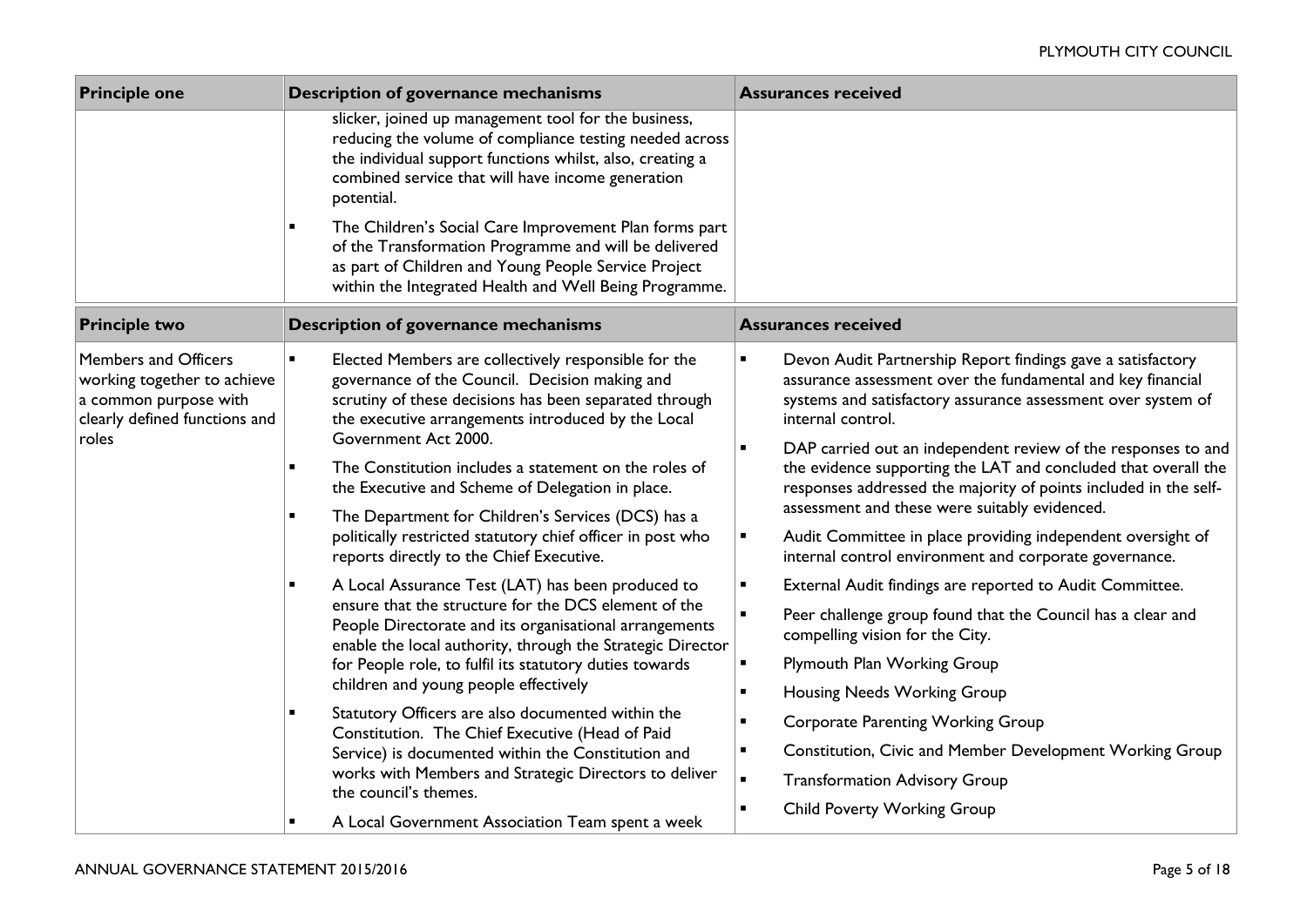| <b>Principle two</b><br>Description of governance mechanisms |                                                                                                                                                                                                                                                                                                                                                                            | <b>Assurances received</b>                                                            |
|--------------------------------------------------------------|----------------------------------------------------------------------------------------------------------------------------------------------------------------------------------------------------------------------------------------------------------------------------------------------------------------------------------------------------------------------------|---------------------------------------------------------------------------------------|
|                                                              | with the Council carrying out a peer challenge to assess<br>as 'critical friends' our plans, priorities, performance and<br>leadership                                                                                                                                                                                                                                     | $\blacksquare$<br>City Council Investment Board                                       |
|                                                              | Role of the Chief Finance Officer (s.151 officer), as<br>documented in the Constitution, has responsibility for<br>ensuring that appropriate advice is given on all financial<br>matters, for keeping proper financial records and<br>accounts, and maintaining an effective system of internal<br>financial control.                                                      |                                                                                       |
|                                                              | The Monitoring Officer is in place and, in accordance<br>$\blacksquare$<br>with the Constitution, is responsible for ensuring agreed<br>procedures are followed and that all applicable statutes<br>and regulations are complied with.                                                                                                                                     |                                                                                       |
|                                                              | Formal procedures and rules govern the Council's<br>٠<br>business; Constitution, Scheme of Delegation and<br>procedure rules such as financial regulations, etc.                                                                                                                                                                                                           |                                                                                       |
|                                                              | There is an annual process to review and agree the Pay<br>Policy in accordance with the Localism Act section 38(1).                                                                                                                                                                                                                                                        |                                                                                       |
| <b>Principle three</b>                                       | Description of governance mechanisms                                                                                                                                                                                                                                                                                                                                       | <b>Assurances received</b>                                                            |
| Promoting values for the                                     | The Council recognizes that good governance is<br>٠                                                                                                                                                                                                                                                                                                                        | Annual Staff 'Star' Awards.<br>$\blacksquare$                                         |
| Council and demonstrating<br>the values of good              | underpinned by shared values demonstrated in the<br>behaviour of its Members, staff and partners.<br>The Assistant Director and Head of Legal Services is the<br>$\blacksquare$<br>Monitoring Officer responsible for ensuring that<br>decisions are made in accordance with the Constitution.<br>Directors have the primary responsibility for ensuring<br>$\blacksquare$ | $\blacksquare$<br>Scheme of Delegation in place.                                      |
| governance through<br>upholding high standards of            |                                                                                                                                                                                                                                                                                                                                                                            | Staff Appraisals carried out annually.                                                |
| conduct and behaviour                                        |                                                                                                                                                                                                                                                                                                                                                                            | $\blacksquare$<br>Equalities Policy in place.                                         |
|                                                              |                                                                                                                                                                                                                                                                                                                                                                            | $\blacksquare$<br>New employees' induction scheme and buddy system.<br>$\blacksquare$ |
|                                                              | that decisions are properly made in line with the Scheme<br>of Delegation. Standards of conduct and behaviour<br>expected of Members and Officers exist and are<br>communicated. Training programs were in operation<br>during the year to support good governance.                                                                                                        | Whistle blowing policy.<br>In house training<br>٠                                     |
|                                                              | The Members Code of Conduct and Protocol on                                                                                                                                                                                                                                                                                                                                |                                                                                       |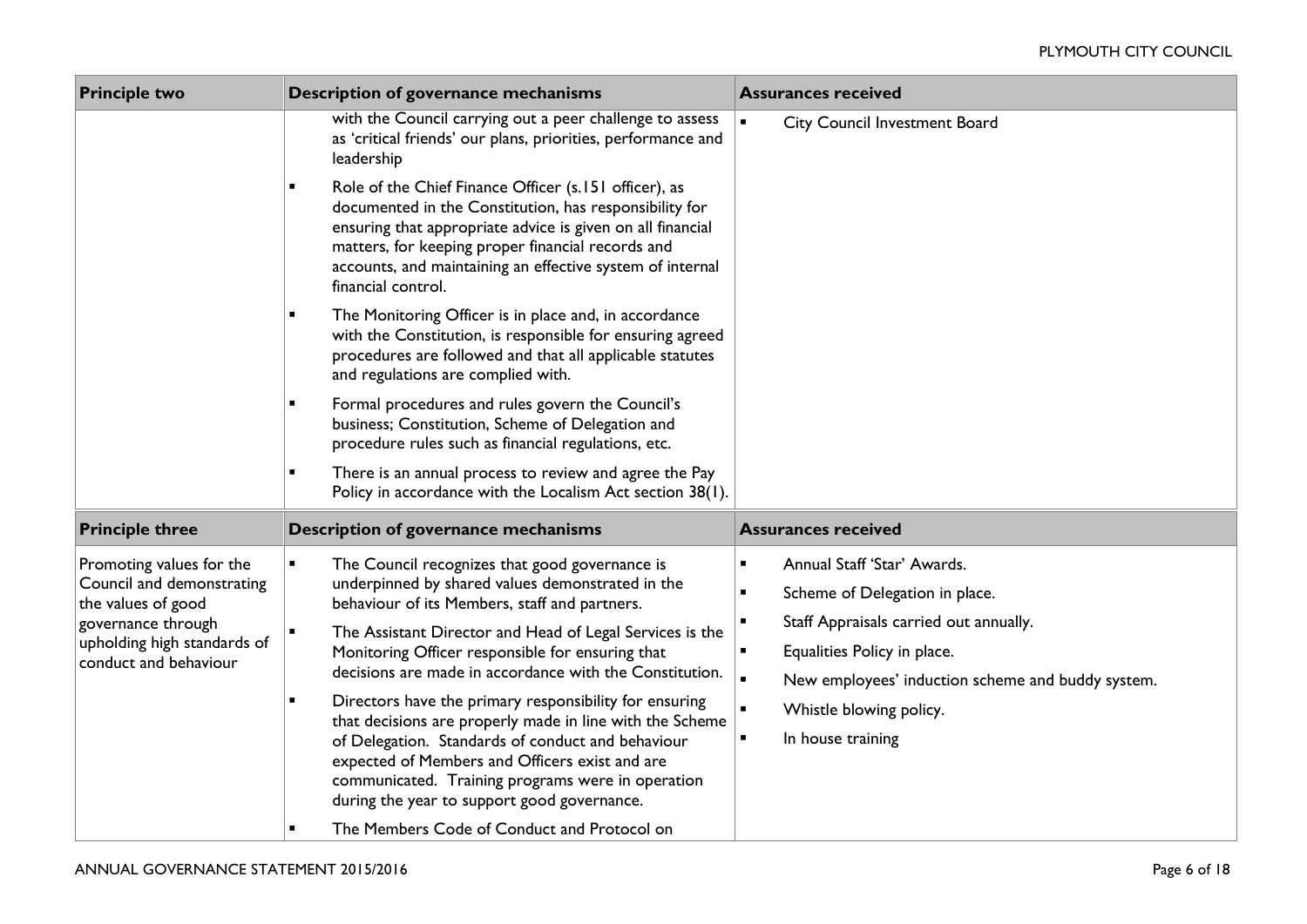| <b>Principle three</b>                                                                                       | Description of governance mechanisms                                                                                                                                                                                                                                                                                                                                                                                                                                                                                                                                                                                                                                                                                                                                                                                                                                                                                                                                                                                                                                                                                                                                                                                                                                               | <b>Assurances received</b>                                                                                                                                                                                                                                                                                                                                                                                                                                                                                                                                                                                                                                                                                                                                                                                                                                                                                                                                                                                                                                                                                                                                                                                                                                 |
|--------------------------------------------------------------------------------------------------------------|------------------------------------------------------------------------------------------------------------------------------------------------------------------------------------------------------------------------------------------------------------------------------------------------------------------------------------------------------------------------------------------------------------------------------------------------------------------------------------------------------------------------------------------------------------------------------------------------------------------------------------------------------------------------------------------------------------------------------------------------------------------------------------------------------------------------------------------------------------------------------------------------------------------------------------------------------------------------------------------------------------------------------------------------------------------------------------------------------------------------------------------------------------------------------------------------------------------------------------------------------------------------------------|------------------------------------------------------------------------------------------------------------------------------------------------------------------------------------------------------------------------------------------------------------------------------------------------------------------------------------------------------------------------------------------------------------------------------------------------------------------------------------------------------------------------------------------------------------------------------------------------------------------------------------------------------------------------------------------------------------------------------------------------------------------------------------------------------------------------------------------------------------------------------------------------------------------------------------------------------------------------------------------------------------------------------------------------------------------------------------------------------------------------------------------------------------------------------------------------------------------------------------------------------------|
|                                                                                                              | Member/Officer Relations forms part of the<br>Constitution.<br>Arrangements are in place for Members and Officers to<br>register interest and manage conflicts of interest.                                                                                                                                                                                                                                                                                                                                                                                                                                                                                                                                                                                                                                                                                                                                                                                                                                                                                                                                                                                                                                                                                                        |                                                                                                                                                                                                                                                                                                                                                                                                                                                                                                                                                                                                                                                                                                                                                                                                                                                                                                                                                                                                                                                                                                                                                                                                                                                            |
| <b>Principle four</b>                                                                                        | Description of governance mechanisms                                                                                                                                                                                                                                                                                                                                                                                                                                                                                                                                                                                                                                                                                                                                                                                                                                                                                                                                                                                                                                                                                                                                                                                                                                               | <b>Assurances received</b>                                                                                                                                                                                                                                                                                                                                                                                                                                                                                                                                                                                                                                                                                                                                                                                                                                                                                                                                                                                                                                                                                                                                                                                                                                 |
| Taking informed and<br>transparent decisions which<br>are subject to effective<br>scrutiny and managing risk | The Council has processes in place to demonstrate that<br>$\blacksquare$<br>decision makers followed due process, the decisions<br>were properly documented and were taken having<br>regard to all relevant considerations.<br>Decision making is supported by embedded risk<br>$\blacksquare$<br>management arrangements, with the Risk and<br>Opportunity Management Strategy and Policy Statement<br>reviewed annually.<br>Risks are considered quarterly by Corporate<br>Management Team, Cabinet Planning and Audit<br>Committee.<br>The Council's arrangements for providing economy,<br>efficiency and effectiveness are reviewed by the external<br>auditors on an annual basis. Their Annual Report<br>provides a summary of the activity undertaken during the<br>year.<br>An effective Audit Committee is in place whose purpose<br>$\blacksquare$<br>is to provide independent assurance of the adequacy of<br>the internal control environment, and to oversee the<br>financial reporting process. The Audit Committee has<br>two independent members.<br>The Chief Internal Auditor supports the Audit<br>Committee and reviews its effectiveness on an annual<br>basis.<br>The internal Audit plan is based on the high risks<br>reported within the risk registers | Overview and Scrutiny Annual Report<br>$\blacksquare$<br>Devon Audit Partnership Audit Report<br>$\blacksquare$<br>External Audit findings reported to Audit Committee<br>$\blacksquare$<br>Risk and Opportunity Management Strategy - Risks monitored<br>quarterly and monitoring results ratified by Audit Committee<br>$\blacksquare$<br><b>Operational Risk Management Group</b><br>Risk and Opportunity Management Annual Report<br>$\blacksquare$<br>Plymouth City Council/NEW Devon CCG joint risk register<br>Benchmarking<br>$\blacksquare$<br>$\blacksquare$<br>Information Lead Officer Group in place to direct work streams<br>within the overall governance of information assets.<br>Management of Information Security Forum in place to ensure<br>there is clear direction and visible management support for<br>security initiatives.<br>Annual report of the Plymouth Safeguarding Children Board<br>Weakness identified:<br>Issues were identified within Print and Document Services relating to<br>the physical security of the service accommodation. Following<br>recommendations made by Devon Audit Partnership (DAP) immediate<br>action was taken by management to secure print runs which are not<br>dispatched the same day. |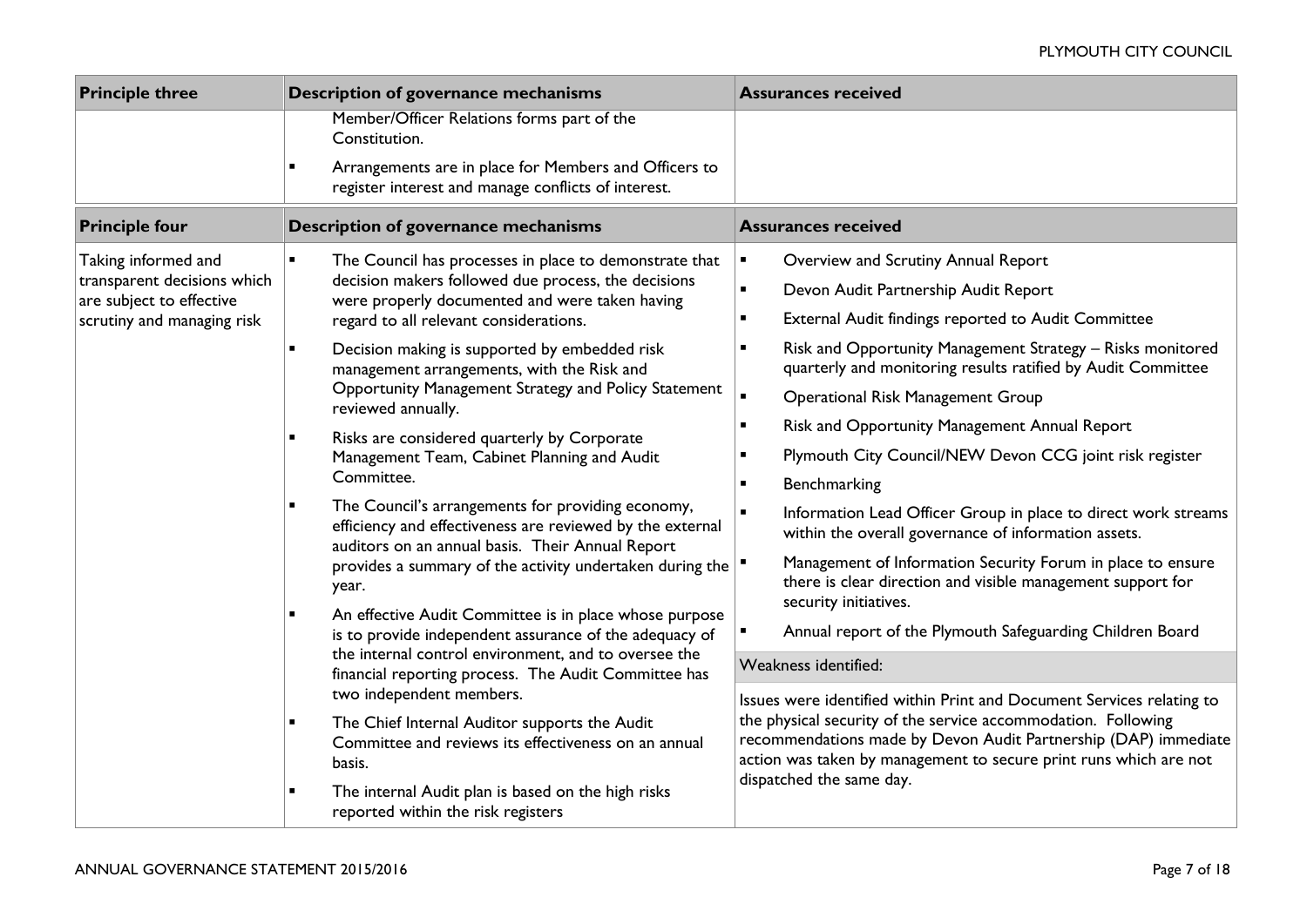| <b>Principle four</b> | Description of governance mechanisms                                                                                                                                                                                                                                                                                                                                                              | <b>Assurances received</b> |
|-----------------------|---------------------------------------------------------------------------------------------------------------------------------------------------------------------------------------------------------------------------------------------------------------------------------------------------------------------------------------------------------------------------------------------------|----------------------------|
|                       | The Constitution makes it clear that management have<br>$\blacksquare$<br>the responsibility for operating a sound system of<br>internal control. Internal Audit collaboratively works<br>with services to make recommendations around<br>improvement to the control environment.                                                                                                                 |                            |
|                       | The Corporate Fraud Team fulfils the Council's statutory<br>$\blacksquare$<br>obligation to ensure the protection of public funds and<br>to have an effective system of prevention and detection<br>of fraud and corruption.                                                                                                                                                                      |                            |
|                       | The chief auditor has overall responsibility for the<br>$\blacksquare$<br>maintenance and operation of the whistleblowing policy.<br>This includes monitoring the policy and maintaining a<br>record of the concerns raised and the outcomes, which<br>will be reported to the audit committee as necessary in<br>an anonymised format.                                                           |                            |
|                       | The system of internal financial control is based upon a<br>framework of regular management information, financial<br>regulations, administrative procedures and a structure of<br>delegation and accountability. The Medium Term<br>Financial Strategy is updated each year and includes a risk<br>assessment of budget option, the Medium Term Financial<br>Strategy is agreed by Full Council. |                            |
|                       | Children's Safeguarding - The Local Safeguarding of<br>Children Board has full partner engagement and its work<br>and records are published and accessible.                                                                                                                                                                                                                                       |                            |
|                       | Adults' Safeguarding - The Adult Safeguarding Board has<br>full partner engagement and its work and records are<br>published and accessible.                                                                                                                                                                                                                                                      |                            |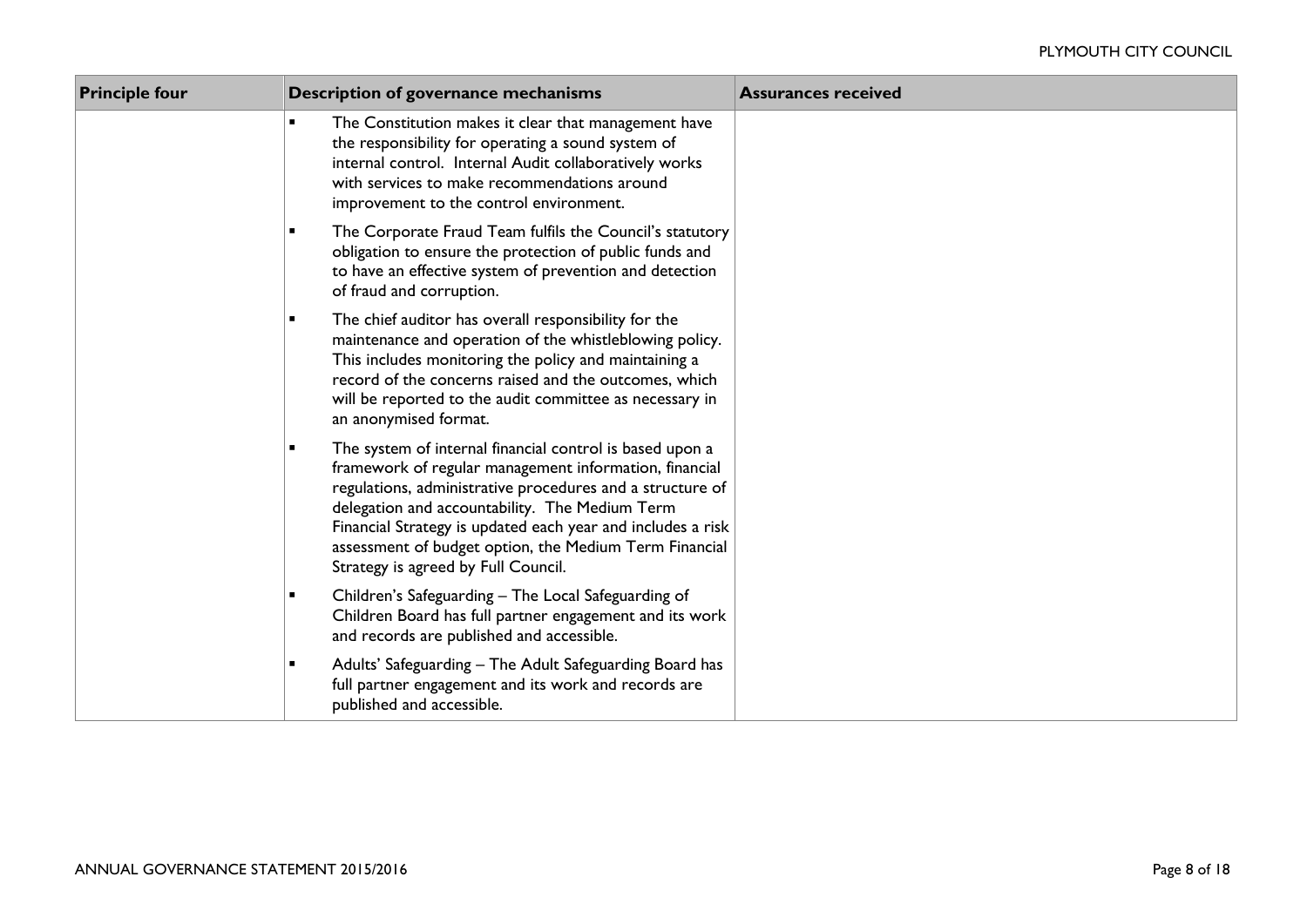| <b>Principle five</b>                                                                | Description of governance mechanisms                                                                                                                                                     | <b>Assurances received</b>                                                                                                                                                                                                                                                                                       |  |  |
|--------------------------------------------------------------------------------------|------------------------------------------------------------------------------------------------------------------------------------------------------------------------------------------|------------------------------------------------------------------------------------------------------------------------------------------------------------------------------------------------------------------------------------------------------------------------------------------------------------------|--|--|
| Developing the capacity and<br>capability of Members and<br>Officers to be effective | $\blacksquare$<br>A staff survey was carried out to gauge employee<br>satisfaction and assist in improving the organization for<br>employees as a place to work and consequently improve | Staff Appraisal process gives assurances that staff are carrying<br>$\blacksquare$<br>out their work in accordance with Council priorities and<br>objectives.                                                                                                                                                    |  |  |
|                                                                                      | how the organisation performs.<br>Induction training is carried out for new Members and<br>$\blacksquare$<br>employees.<br>eLearning Training utilized.<br>Apprenticeship Programme.     | Staff Survey 2015.<br>$\blacksquare$<br>$\blacksquare$<br>Benchmarking undertaken.<br>Won the Large Employer of the Year in the Apprenticeships 4<br>$\blacksquare$<br>England Award 2015.<br>Awarded Strategic Award 2015 by the Association of Local<br>Authority Risk Managers (ALARM) for implementing a new |  |  |
|                                                                                      |                                                                                                                                                                                          | corporate information governance approach following an<br>information security breach.<br>Annual Staff 'Star' Awards.<br>$\blacksquare$<br>Finalist in MJ Awards - Innovation in Finance - Enabling<br>Community Share Capital. (Low Carbon City Team/PEC and<br>PEC Renewables).                                |  |  |
| <b>Principle six</b>                                                                 | Description of governance mechanisms                                                                                                                                                     | <b>Assurances received</b>                                                                                                                                                                                                                                                                                       |  |  |
|                                                                                      |                                                                                                                                                                                          |                                                                                                                                                                                                                                                                                                                  |  |  |
| Engaging with local people<br>and other stakeholders to<br>ensure robust public      | $\blacksquare$<br>The Council is committed to engaging and consulting<br>with citizens about our services. A range of tools for<br>effective engagement are used.                        | $\blacksquare$<br>The Council has commissioned a local voluntary and community<br>provider to facilitate and support the development of time<br>banks.                                                                                                                                                           |  |  |
| accountability                                                                       | There is a formal process for corporate complaints as<br>$\blacksquare$<br>well as Children's and Adults Statutory complaints.                                                           | Plymouth libraries have been commissioned to provide health<br>$\blacksquare$<br>and social care information hubs.                                                                                                                                                                                               |  |  |
|                                                                                      | The Health and Wellbeing Board framework has been<br>$\blacksquare$<br>informed by engaging with the public through surveys<br>and visiting communities.                                 | Complaints process is managed and tracked on CRM system and<br>$\blacksquare$<br>enables regular reporting on performance to senior<br>management.                                                                                                                                                               |  |  |
|                                                                                      | Committee agendas and minutes (Part 1) are published<br>on the Council's website.<br>Most Committee meetings including Full Council and<br>$\blacksquare$                                | Quality Assurance Improvement Team (QAIT) working with<br>$\blacksquare$<br>'Healthwatch' Plymouth in order to gain independent feedback<br>from residents and relatives of care homes.                                                                                                                          |  |  |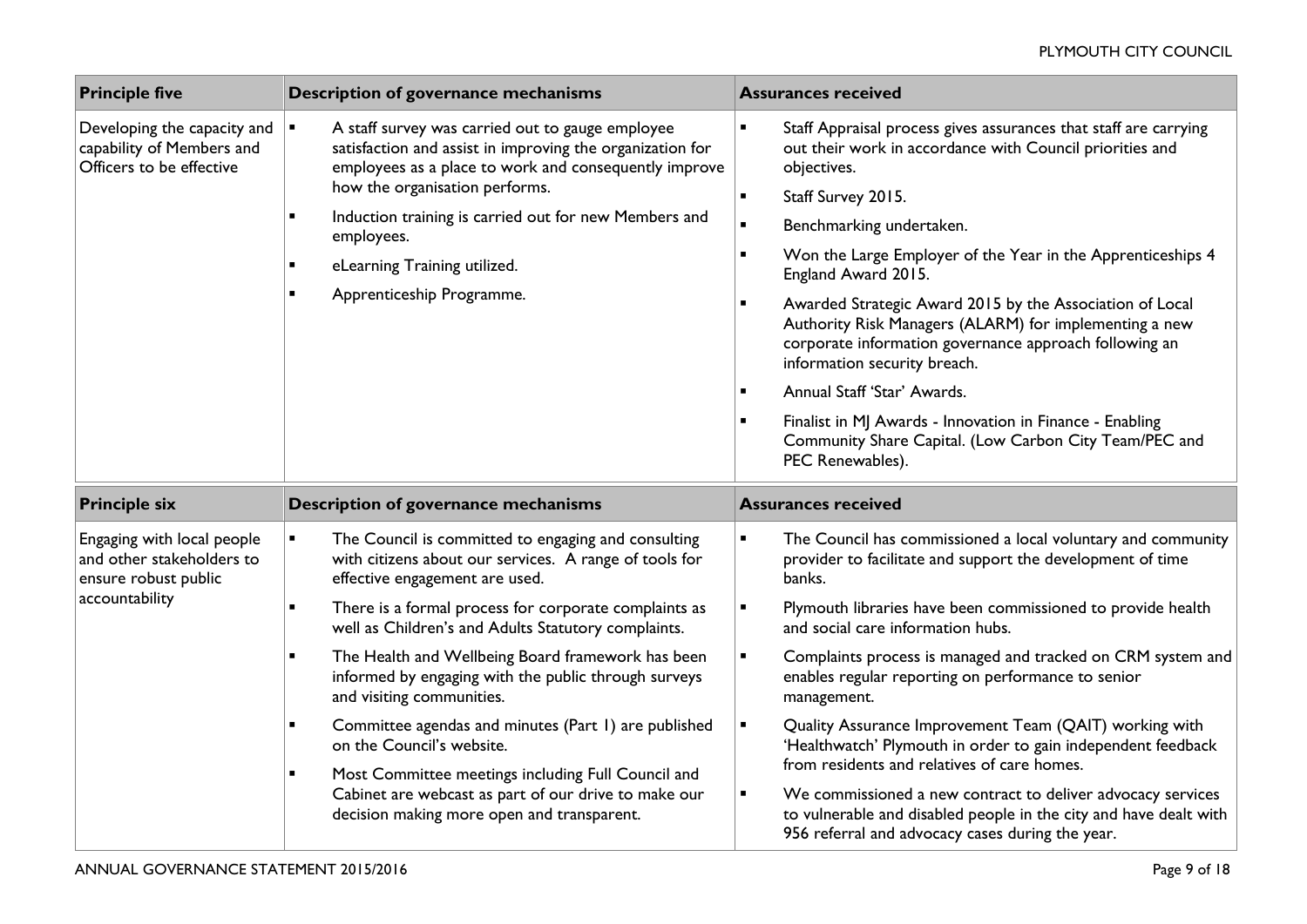| <b>Principle six</b><br>Description of governance mechanisms                                                                                                                                                                                                                                                                                                                                                                                                                                                                                                                                                                                                                                                                                                                                                                                                                                                                                                                                                                                                                                                                                                                                                                                       | <b>Assurances received</b>                                                                                                                                                                                                                                                                                                                                                                                                                                                                                                                                                                                                                                                                                                                                                                                                                                                                                                                                                                                                                                                                                                                                                                                                                               |
|----------------------------------------------------------------------------------------------------------------------------------------------------------------------------------------------------------------------------------------------------------------------------------------------------------------------------------------------------------------------------------------------------------------------------------------------------------------------------------------------------------------------------------------------------------------------------------------------------------------------------------------------------------------------------------------------------------------------------------------------------------------------------------------------------------------------------------------------------------------------------------------------------------------------------------------------------------------------------------------------------------------------------------------------------------------------------------------------------------------------------------------------------------------------------------------------------------------------------------------------------|----------------------------------------------------------------------------------------------------------------------------------------------------------------------------------------------------------------------------------------------------------------------------------------------------------------------------------------------------------------------------------------------------------------------------------------------------------------------------------------------------------------------------------------------------------------------------------------------------------------------------------------------------------------------------------------------------------------------------------------------------------------------------------------------------------------------------------------------------------------------------------------------------------------------------------------------------------------------------------------------------------------------------------------------------------------------------------------------------------------------------------------------------------------------------------------------------------------------------------------------------------|
| 1000 Club and plan for jobs is an initiative led by<br>Plymouth City Council Employment Sub Group, whose<br>membership is made up from the private and public<br>$\blacksquare$<br>sector to support young people into employment. It<br>aims to identify 1000 companies in the Plymouth area to<br>commit to providing a range of jobs, apprenticeships,<br>graduate internships and work experience.<br>In May 2014 Council's Cabinet set out 50 new pledges<br>that link to its Corporate Plan priorities. The<br>commitments are themed around 10 priority areas<br>focusing on: the economy and jobs, tackling crime and<br>antisocial behaviour, supporting children and young<br>people, the environment, transport, housing, culture and<br>sport, improving the image and vision for the city, caring<br>for residents whatever their age and being an open and<br>transparent council.<br>Waste Collection Re-organisation Project created to<br>$\blacksquare$<br>provide a more streamlined, transparent and focused<br>service.<br>The 'Framework for Working with Citizens and<br>Communities' has been adopted as an approach to be<br>taken by the Council, and was developed with input from<br>the Plymouth Fairness Commission. | Collaborative working with community and voluntary sector to<br>develop funding bids drawing in external funding to the city.<br>To make it easy to track progress on delivering 50 new pledges<br>they will be updated on a chart on the Council's website as they<br>are delivered.<br>Extended opening hours at the First Stop Shop in New George<br>Street, Register Office, four main libraries and the Contract<br>Centre.<br>1000 Club, which was set up through the Plymouth Growth<br>Board aims to make it easier for young people and employers to<br>team up - over 800 organisations and businesses have signed up.<br>Four Greens Community Trust - an empty care home in<br>Whitleigh is being turned into a business and community hub.<br>Our project to re-route Plymouth's refuse rounds to make<br>them more efficient was awarded the Best Efficiency and<br>Transformation Initiative in the 2015 APSE Awards<br>5% reduction in quantity of waste disposed of.<br>The Plymouth Plan early engagement processes used many<br>different ways to capture people's views and opinions across the<br>city<br>We are one of seven cities to have been selected as a City of<br>Service to organise volunteers to tackle local problems. |

### **5. Review of Effectiveness**

Plymouth City Council has responsibility for conducting, at least annually, a review of the effectiveness of its governance framework including the system of internal control. The review of effectiveness is informed by the work of the executive managers within the authority who have responsibility for the development and maintenance of the governance environment, the head of internal audit's annual report, and also by comments made by the external auditors and other review agencies and inspectorates.

The Council is subject to a number of audits and inspections. These help to inform the development of a strong control environment and to develop risk management processes. The Council has an established Risk and Opportunity Management Policy.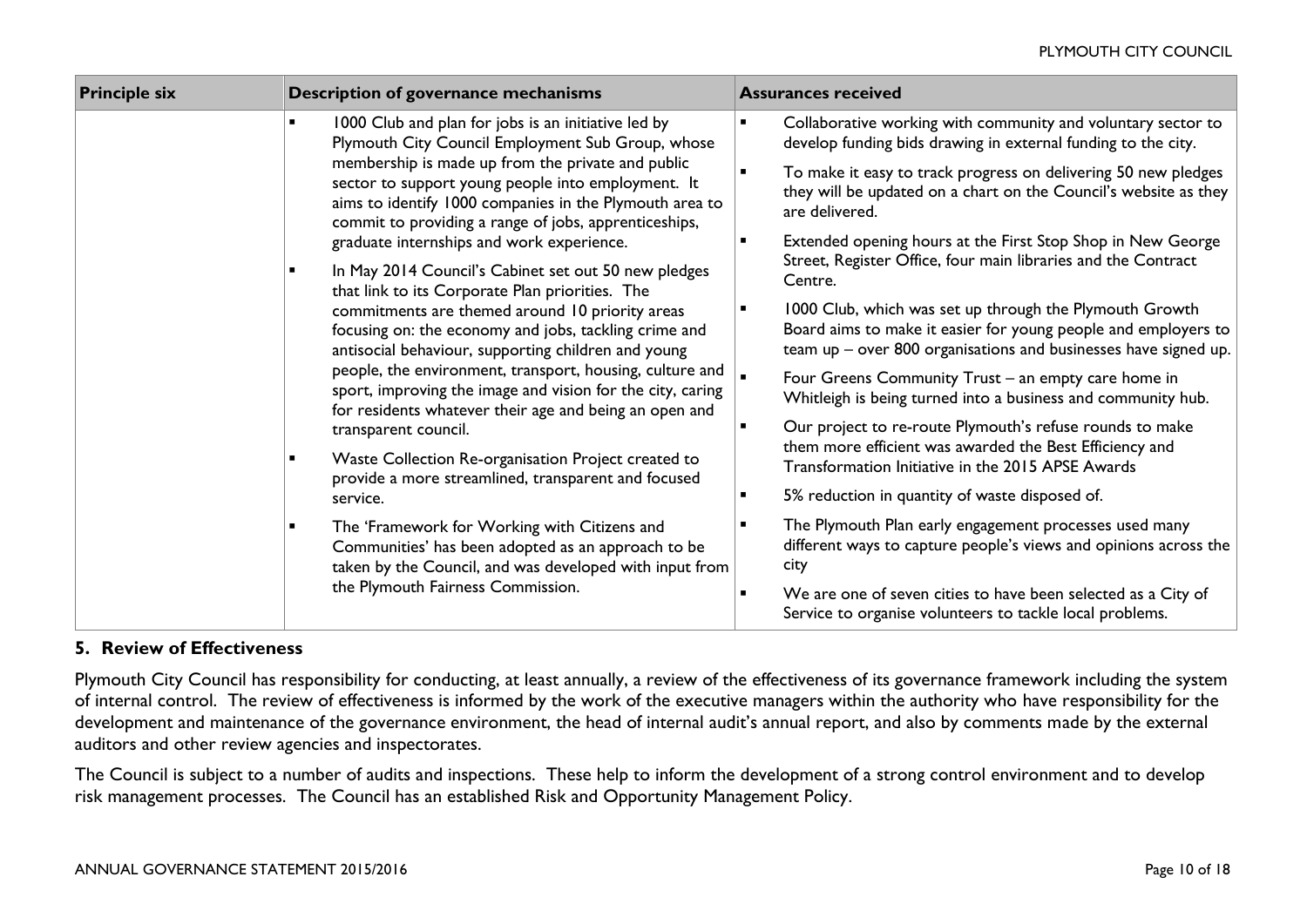In reviewing the current control environment, reports issued by external bodies (Audit and Inspection) and reports produced by Internal Audit (Devon Audit Partnership) have been reviewed to ensure that a comprehensive assessment of the current control issues has been made and that all potential areas of significant risk are being addressed within the internal control environment.

Directors complete an Assurance Questionnaire reviewing the control environment within their Department and the results of the questionnaires have been used to inform the assessment of significant governance issues for the Council.

We have been advised on the implications of the result of the review of the effectiveness of the governance framework by the audit committee and that the arrangements continue to be regarded as fit for purpose in accordance with the governance framework. The areas already addressed and those to be specifically addressed with new actions planned are outlined below.

# **6. Significant Risk Issues**

The Council records the significant risks identified as potential threats to the delivery of its objectives within Strategic and Operational risk and opportunity registers and incorporate mitigation controls within action plans. Risks are formally monitored alternately every six months and reported to Corporate Management Team, Cabinet (for Strategic risks) and Audit Committee.

| <b>Key Risk Area</b>                                                                                                                                                                                                                                                                                                                                                                                                                                                                                                                                     | <b>Lead Officer</b>           | <b>Update on position</b>                                                                                                                                                                                                                                                                                                                                                                                                                                                                                                                                                                                                                                                                                                                                                                      | Carry<br>forward for<br>2016/17 | <b>Reporting Through</b> |
|----------------------------------------------------------------------------------------------------------------------------------------------------------------------------------------------------------------------------------------------------------------------------------------------------------------------------------------------------------------------------------------------------------------------------------------------------------------------------------------------------------------------------------------------------------|-------------------------------|------------------------------------------------------------------------------------------------------------------------------------------------------------------------------------------------------------------------------------------------------------------------------------------------------------------------------------------------------------------------------------------------------------------------------------------------------------------------------------------------------------------------------------------------------------------------------------------------------------------------------------------------------------------------------------------------------------------------------------------------------------------------------------------------|---------------------------------|--------------------------|
| Medium Term Financial Strategy (MTFS)<br>- The MTFS covers the likely revenue costs<br>and pressures that the council will face and<br>matches these against the anticipated resource<br>allocation over the period against reduced<br>funding. It also identifies the Transformation<br>strands being undertaken plus other significant<br>work streams, and sets out the anticipated<br>savings these plans will generate. The MTFS<br>includes our Capital Programme and funding<br>sources, plus an overview of our Treasury<br>management Strategy. | Asst. Director for<br>Finance | The Council is adopting a balanced 2016/17 revenue<br>(which includes a drawdown from existing reserves and<br>provisions) and capital budget and the development of<br>an Medium Term Financial Strategy (MTFS) to 2019/20.<br>PCC Finance and People Directorate Senior<br>Management Team are working in collaboration with<br>the NHS Success Regime to ensure the Plymouth<br>Integrated Fund is not compromised.<br>Finance is working with Corporate Management Team<br>to improve the production of the budget and MTFS<br>reviewing what went well and what could be improved.<br>Corporate Management Team and Cabinet will<br>continue to receive monthly monitoring reports<br>identifying risks and pressures leading to the<br>consideration of proposals for corrective action. | <b>Yes</b>                      | <b>Full Council</b>      |
| Being unable to deliver Council services                                                                                                                                                                                                                                                                                                                                                                                                                                                                                                                 | Strategic Director            | Progress reported within monthly finance reporting to                                                                                                                                                                                                                                                                                                                                                                                                                                                                                                                                                                                                                                                                                                                                          | Yes                             | Transformation           |

This table describes the significant risk issues identified during 2014/15 and the progress made against these during 2015/16: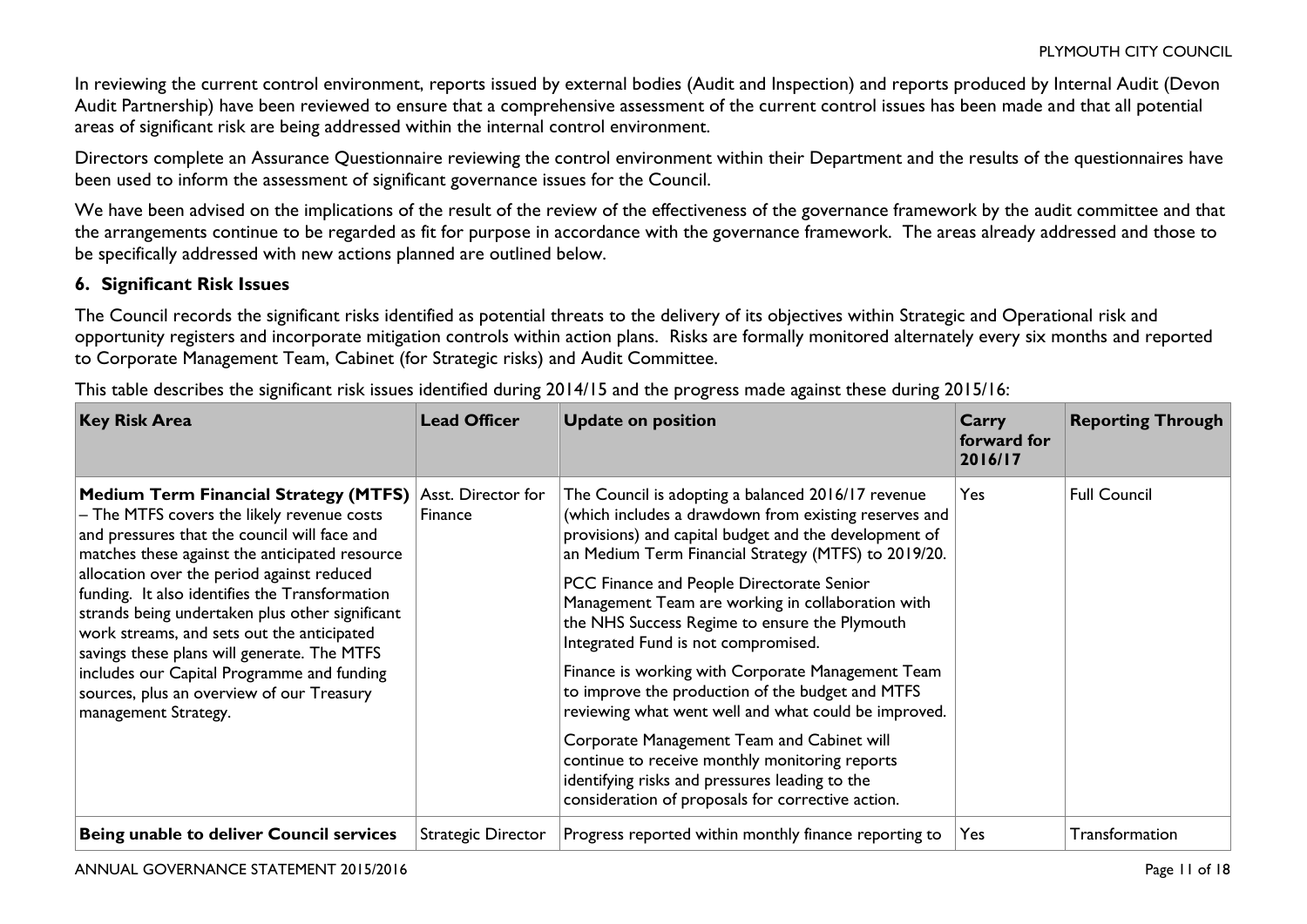| <b>Key Risk Area</b>                                                                                                                                                                                                                                                                                                                                                                                                                                                                                                                                  | <b>Lead Officer</b>                                    | <b>Update on position</b>                                                                                                                                                                                                                                                                                                                                                                                                                                                              | Carry<br>forward for<br>2016/17 | <b>Reporting Through</b>                           |
|-------------------------------------------------------------------------------------------------------------------------------------------------------------------------------------------------------------------------------------------------------------------------------------------------------------------------------------------------------------------------------------------------------------------------------------------------------------------------------------------------------------------------------------------------------|--------------------------------------------------------|----------------------------------------------------------------------------------------------------------------------------------------------------------------------------------------------------------------------------------------------------------------------------------------------------------------------------------------------------------------------------------------------------------------------------------------------------------------------------------------|---------------------------------|----------------------------------------------------|
| within the envelope of the resources<br>provided in 2016/17 leading to negative<br>impact on budgets, loss of reputation, negative<br>impact on front line services and a negative<br>opinion from external audit. (Formerly called<br><b>Transformation Programme)</b>                                                                                                                                                                                                                                                                               | & Change                                               | for Transformation cabinet members and scrutiny board.<br>Improved Member engagement in Budget process and<br>earlier in Medium Term Financial Plan setting process<br>by having regular Member briefings.<br>Budget presented to senior officers and members in a<br>different format, delivering greater transparency and<br>challenge.<br>Higher profile of Council's finances at both Corporate<br>Management Team and Cabinet.<br>Budget sessions at Department Management Teams. |                                 | Portfolio Board;<br>Scrutiny Panels and<br>Cabinet |
| The Council not meeting its obligations<br>to keep citizen data secure, or provide and<br>display information in line with statutory<br>requirements. The consequence can be a<br>financial penalty and/or reputational damage<br>resulting in loss of trust in the Council which<br>will affect the ability of the Council to work<br>efficiently and effectively with the public,<br>contractors or partner organisations (formerly<br>Information Governance)                                                                                      | Strategic Director<br>for Transformation<br>and Change | Staff awareness training has been developed.<br>Effective security incident reporting and management.<br>Escalation of breaches to Management of Information<br>Security Forum (MISF) and Senior Information Risk<br>Owner (SIRO)                                                                                                                                                                                                                                                      | Yes                             | <b>Audit Committee</b>                             |
| Failure to reduce Health Inequalities will<br>mean our poorest residents continue to live<br>shorter lives as well as more years in ill health.<br>This risk impacts the city's growth ambitions as<br>well as the sustainability of the health and social<br>care system through increased demands on<br>welfare care, support and health services.<br>Further risk of failing to achieve the city's vision<br>where "an outstanding quality of life is enjoyed<br>by everyone" and the key Caring Plymouth<br>objective to reduce health and social | Director of Public<br>Health                           | Thrive Plymouth framework adopted by full council and Yes<br>reading across in Plymouth Plan and Integrated<br>Commissioning Strategies provides good foundation to<br>achieve prevention in all services and decision making<br>processes. Work with major employers and schools in<br>2014/15 and 2015/16 seek to embed an understanding<br>and focus to reduce health inequalities reaching<br>thousands of employees and children and young people<br>via schools.                 |                                 | Health and Wellbeing<br><b>Board</b>               |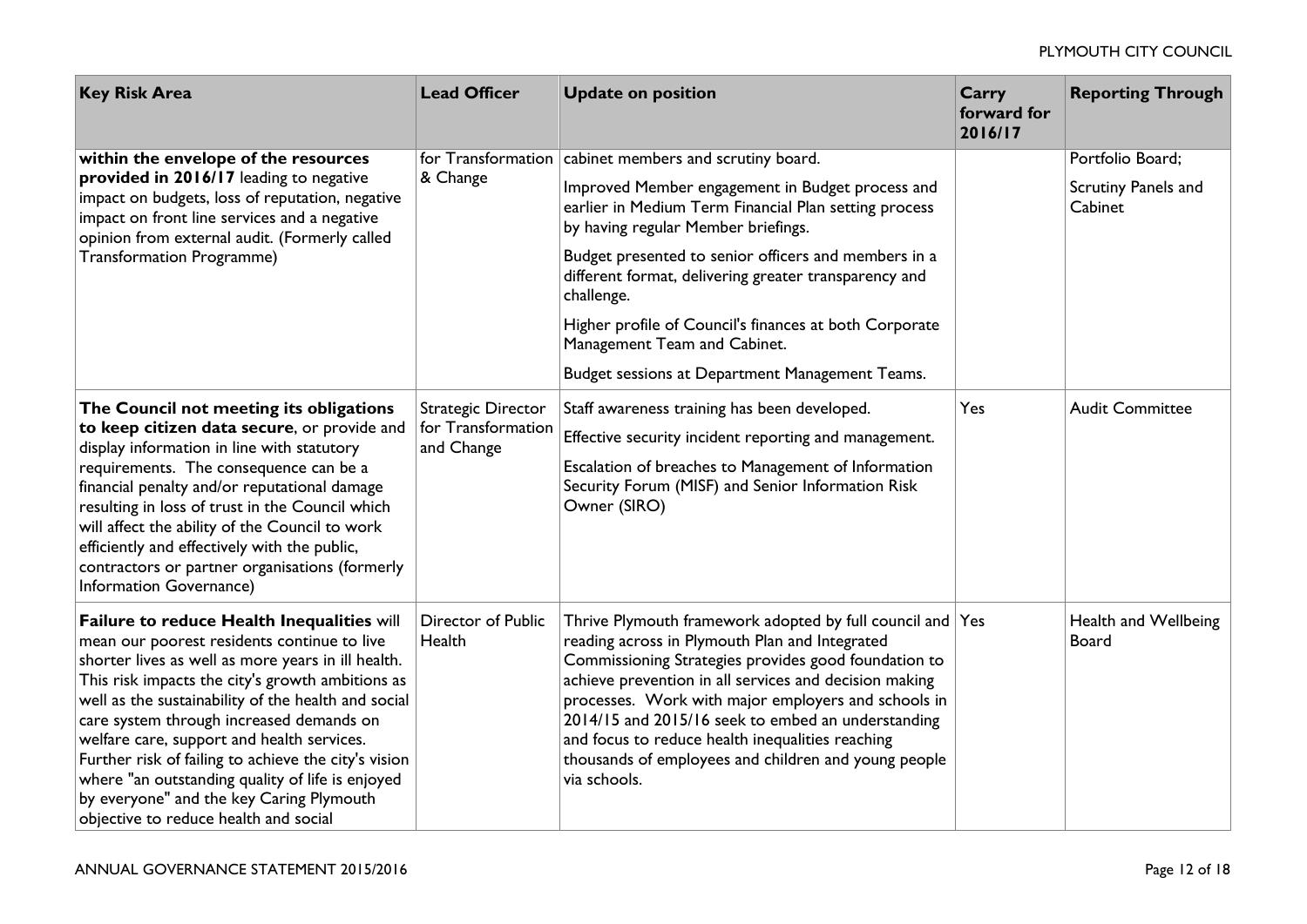| <b>Key Risk Area</b>                                                                                                                                                                                                                                                                                                                                  | <b>Lead Officer</b>                                          | <b>Update on position</b>                                                                                                                                                                                                                                                                                                                                                                                                                                                                                                                                                                                                                                             | Carry<br>forward for<br>2016/17 | <b>Reporting Through</b> |
|-------------------------------------------------------------------------------------------------------------------------------------------------------------------------------------------------------------------------------------------------------------------------------------------------------------------------------------------------------|--------------------------------------------------------------|-----------------------------------------------------------------------------------------------------------------------------------------------------------------------------------------------------------------------------------------------------------------------------------------------------------------------------------------------------------------------------------------------------------------------------------------------------------------------------------------------------------------------------------------------------------------------------------------------------------------------------------------------------------------------|---------------------------------|--------------------------|
| inequalities.                                                                                                                                                                                                                                                                                                                                         |                                                              |                                                                                                                                                                                                                                                                                                                                                                                                                                                                                                                                                                                                                                                                       |                                 |                          |
| Risk of increased poverty/hardship as a result<br>of the impact of Welfare Reform on our<br>customers including e.g. increase in in-work<br>housing benefit claimants and reductions in<br>Emergency & Welfare Fund. Also risk of stress<br>to staff dealing with customers affected by cuts                                                          | Head of<br>Neighbourhood<br>and Community<br><b>Services</b> | Welfare Reform Framework adopted.<br>Impact of welfare reform continues to be monitored<br>and discretionary welfare schemes reviewed.<br>Plans implemented and strategies in place to create<br>jobs.<br>Support continues to Credit Unions                                                                                                                                                                                                                                                                                                                                                                                                                          | Yes                             | Cabinet                  |
| Deterioration of Highways Network -<br>The condition and the perception of the road<br>network across the city is poor and customer<br>satisfaction points to a position where many<br>believe the network to be in an unacceptable<br>condition. Bad weather, extremes of cold and<br>wet over the past few years have exacerbated<br>the situation. | <b>Strategic Director</b><br>for Place                       | Despite significant funding challenges we spent more<br>than £8 million on road repairs in 2015/16 and started<br>a resurfacing programme that will treat two thirds of<br>the city's main roads over the next three years. We<br>also won a national award for improving public<br>satisfaction with the condition of our roads - achieving<br>the best improvement out of 88 councils across the UK<br>that took part in the National Highways and Transport<br>Survey. Between January and June 2015 our highways<br>contractor Amey received just 867 reports or<br>complaints about potholes, compared to 4,299 for the<br>same period in $2014 - a$ drop of 80% | No                              | Cabinet                  |
| Delivery of sustained and accelerated<br>economic population growth in line with<br>the Council's Corporate Plan and vision<br>for the City - The Council is working on<br>several strategic projects and strategies that<br>help to deliver the city's growth agenda.                                                                                | Strategic Director<br>for Place                              | We have put in place a series of economic<br>development measures. These include for People -<br>1000 Club, Building Plymouth, Urban Enterprise<br>Programme, Manufacturers Challenge.<br>Place regeneration we have undertaken direct<br>development (Hearder Court) signed a City Deal,<br>embarked on Plymouth Science Park phase 5.<br>Business Support we have set out a 2.5 million social<br>enterprise investment fund, supported the Gain<br>Growth Fund.                                                                                                                                                                                                    | Yes                             | Cabinet                  |
|                                                                                                                                                                                                                                                                                                                                                       |                                                              | As part of City Deal and to stimulate economic growth,                                                                                                                                                                                                                                                                                                                                                                                                                                                                                                                                                                                                                |                                 |                          |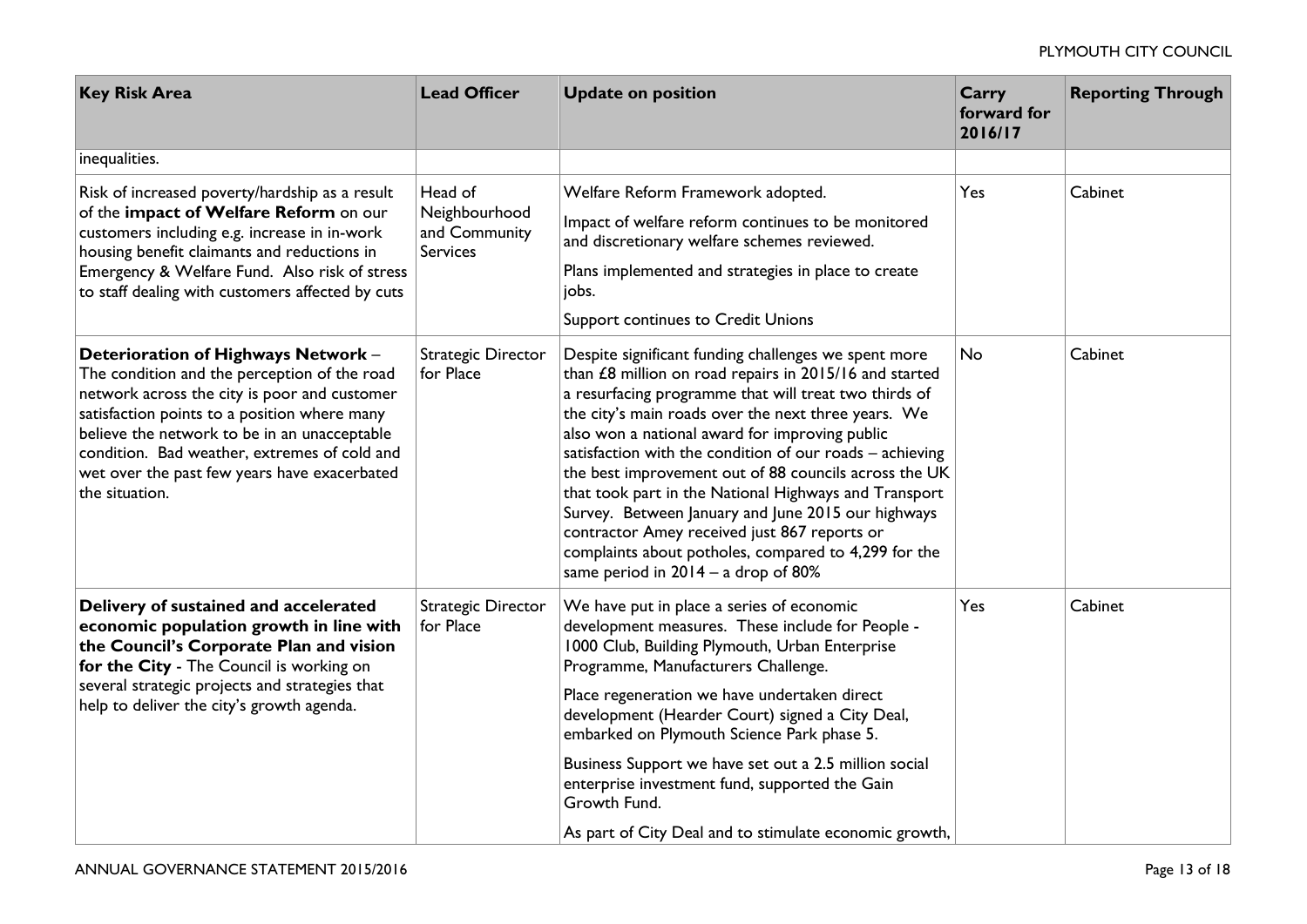| <b>Key Risk Area</b>                                                                                                                                                                                                                                                                                                | <b>Lead Officer</b>             | <b>Update on position</b>                                                                                                                                                                                                                                                                                                                                                                                                                                                                                                                                                                                                                                                                                                                                                                                                                                      | Carry<br>forward for<br>2016/17 | <b>Reporting Through</b> |
|---------------------------------------------------------------------------------------------------------------------------------------------------------------------------------------------------------------------------------------------------------------------------------------------------------------------|---------------------------------|----------------------------------------------------------------------------------------------------------------------------------------------------------------------------------------------------------------------------------------------------------------------------------------------------------------------------------------------------------------------------------------------------------------------------------------------------------------------------------------------------------------------------------------------------------------------------------------------------------------------------------------------------------------------------------------------------------------------------------------------------------------------------------------------------------------------------------------------------------------|---------------------------------|--------------------------|
|                                                                                                                                                                                                                                                                                                                     |                                 | the Council is progressing with the major regeneration<br>of South Yard to become a marine industry campus<br>entitled Oceansgate. Land is being transferred from<br>the MoD in phases with investment in new<br>infrastructure and buildings already underway with<br>works due to start on site in late summer 2016 which<br>will progress over many future years. The site has<br>recently been designated as an Enterprise Zone and it<br>is anticipated that once completed Oceansgate will<br>create up to 1,200 new jobs and up to $24,000\text{m}^2$ of<br>employment space.                                                                                                                                                                                                                                                                           |                                 |                          |
| Ensuring the resources and capacity to<br>deliver major capital transport schemes<br>is in place to deliver effectively - The<br>Council is working on several strategic projects<br>and strategies that help to deliver the city's<br>growth agenda and is exploring delivery options<br>for the city's key sites. | Strategic Director<br>for Place | We have secured investment of $£12.7$ million to help<br>improve traffic flow in Derriford, £1.4 million to<br>improve public transport facilities at Derriford<br>Hospital, £2.1 million for junction improvements to<br>improve traffic flow to the east of the city and £2.46<br>million to improve walking and cycling facilities in the<br>north of the city. We are finalising the business cases<br>for a further £22.5 million of Growth Fund to create a<br>new strategic link to the north of the city, £2.1 million<br>to improve junctions between the north of the city<br>centre and £3.4 million to improve walking and cycling<br>in the city centre and to the east of the city. $£3.5$<br>million of investment has already created the Laira<br>Bridge bike link over the Plym and £1 million was<br>secured for the new Marjons Link Road. | Yes                             | Cabinet                  |
| Failure to jointly procure the Highway<br>maintenance contract - failure to jointly<br>procure between Devon and Somerset County<br>Councils and Plymouth City Council leading to<br>higher costs and damage to reputation                                                                                          | Strategic Director<br>for Place | Fall back options are currently being investigated which   Yes<br>will mitigate the major risks, these are:-<br>Option 1 - The procurement process allows us to<br>enter into negotiations with the bidding companies for<br>a Plymouth only procurement.<br>Option 2 - Should all external procurement fail,                                                                                                                                                                                                                                                                                                                                                                                                                                                                                                                                                  |                                 | Cabinet                  |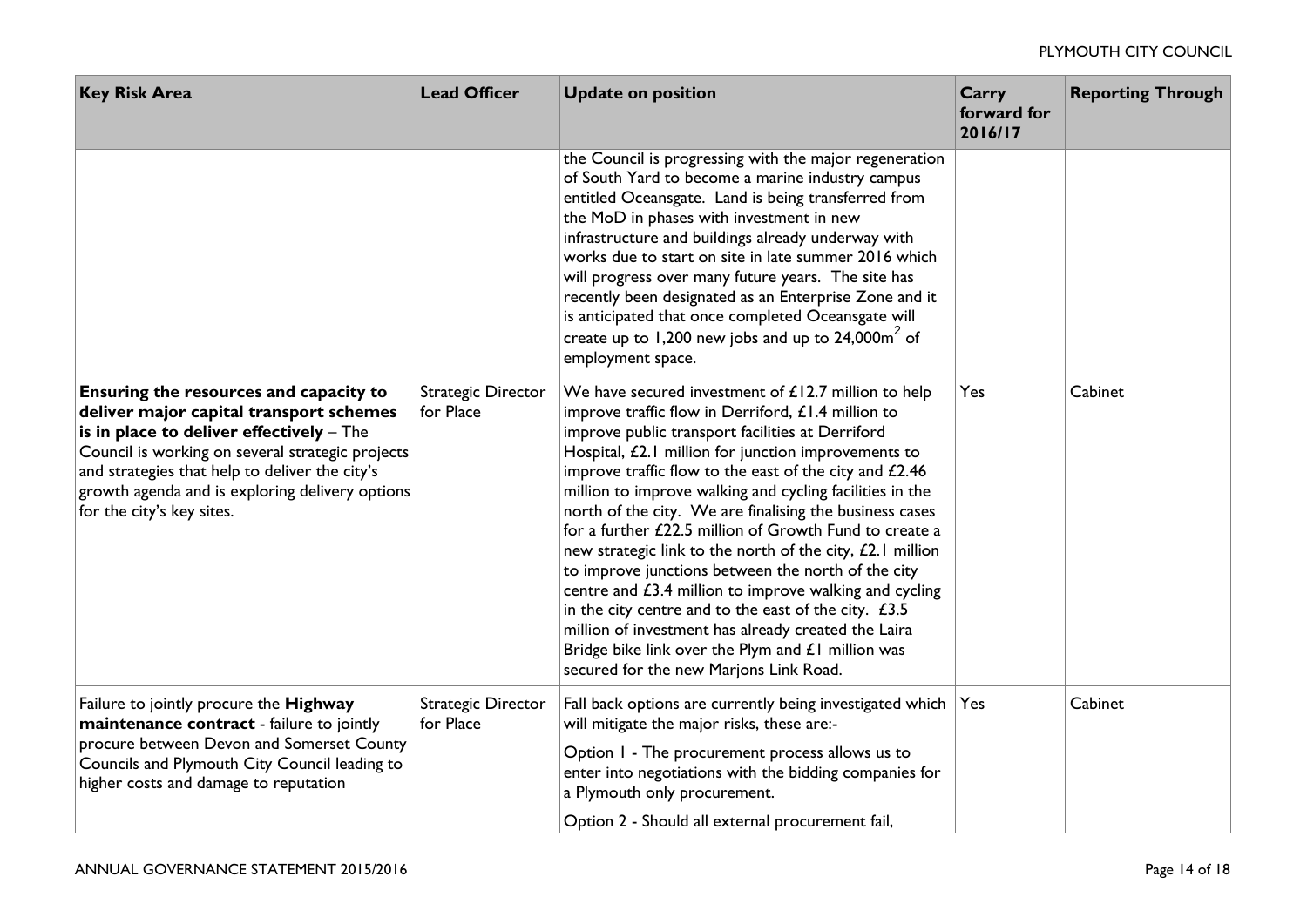| <b>Key Risk Area</b>                                                                                                                                                                                                                                                                                                                                                                                                                                                                                                                                                                                                | <b>Lead Officer</b>              | <b>Update on position</b>                                                                                                                                                                                                                                                                                                                                                                                                                                                                                              | Carry<br>forward for<br>2016/17 | <b>Reporting Through</b>                         |
|---------------------------------------------------------------------------------------------------------------------------------------------------------------------------------------------------------------------------------------------------------------------------------------------------------------------------------------------------------------------------------------------------------------------------------------------------------------------------------------------------------------------------------------------------------------------------------------------------------------------|----------------------------------|------------------------------------------------------------------------------------------------------------------------------------------------------------------------------------------------------------------------------------------------------------------------------------------------------------------------------------------------------------------------------------------------------------------------------------------------------------------------------------------------------------------------|---------------------------------|--------------------------------------------------|
|                                                                                                                                                                                                                                                                                                                                                                                                                                                                                                                                                                                                                     |                                  | Highways maintenance could be bought back in-house<br>and a future collaborative venture such as TECKAL<br>Shared Services will be investigated.                                                                                                                                                                                                                                                                                                                                                                       |                                 |                                                  |
| Delivery of the Plymouth Plan<br>The concept of a single strategic plan for<br>Plymouth was conceived in September 2012,<br>when Cabinet approved a report setting out an<br>innovative approach to the review of the City<br>Council's adopted Core Strategy, taking the<br>city's statutory development plan forward<br>within the context of the government's new<br>Local Plan system. This established the<br>foundations for preparing the new<br>'Plymouth Plan', and explained how it will<br>provide an integrated and holistic long term<br>plan as to how the city will change between<br>2012 and 2031. | Strategic Director<br>for Place  | This year we agreed a new Plymouth Plan. The aim is<br>to raise Plymouth's population from 261,000 to more<br>than 300,000 creating 22,700 homes (including around<br>7,250 affordable homes) and 18,600 jobs. The plan<br>replaces over 100 existing strategies covering areas<br>such as health, children and young people, culture,<br>transport and the economy. The Part Two draft will<br>be published by June 2016 and the whole plan<br>submitted to the Government for public examination<br>by January 2017. | Yes                             | Cabinet                                          |
| Failure to secure funding for the Plymouth<br>History Centre - Reputational and financial<br>implications if full funding not received to<br>complete the project led by Plymouth City<br>Council, to transform the existing museum and<br>art gallery on North Hill into the Plymouth<br>History Centre.                                                                                                                                                                                                                                                                                                           | Strategic Director<br>for Place  | Programme Board has been established.<br>Expertise in place<br>£4m Arts Council funding application submitted and<br>passed the first approval process.<br>A team is working on the external design on the<br>building as well as the themes and ideas that will<br>feature in its galleries and spaces.<br>Consultation has taken place with the public to hear<br>what people think of our plans, share their passion for<br>Plymouth, its history and its culture.                                                  | Yes                             | Cabinet                                          |
| <b>Cooperative Commissioning and Adult</b><br>Social Care Budget - Increasing numbers of<br>older people with complex and multiple needs                                                                                                                                                                                                                                                                                                                                                                                                                                                                            | Strategic Director<br>for People | Integrated Governance arrangements have been<br>established with the NEW Devon Clinical<br>Commissioning Group, including a Section 75                                                                                                                                                                                                                                                                                                                                                                                 | Yes                             | Health and Wellbeing<br><b>Board and Cabinet</b> |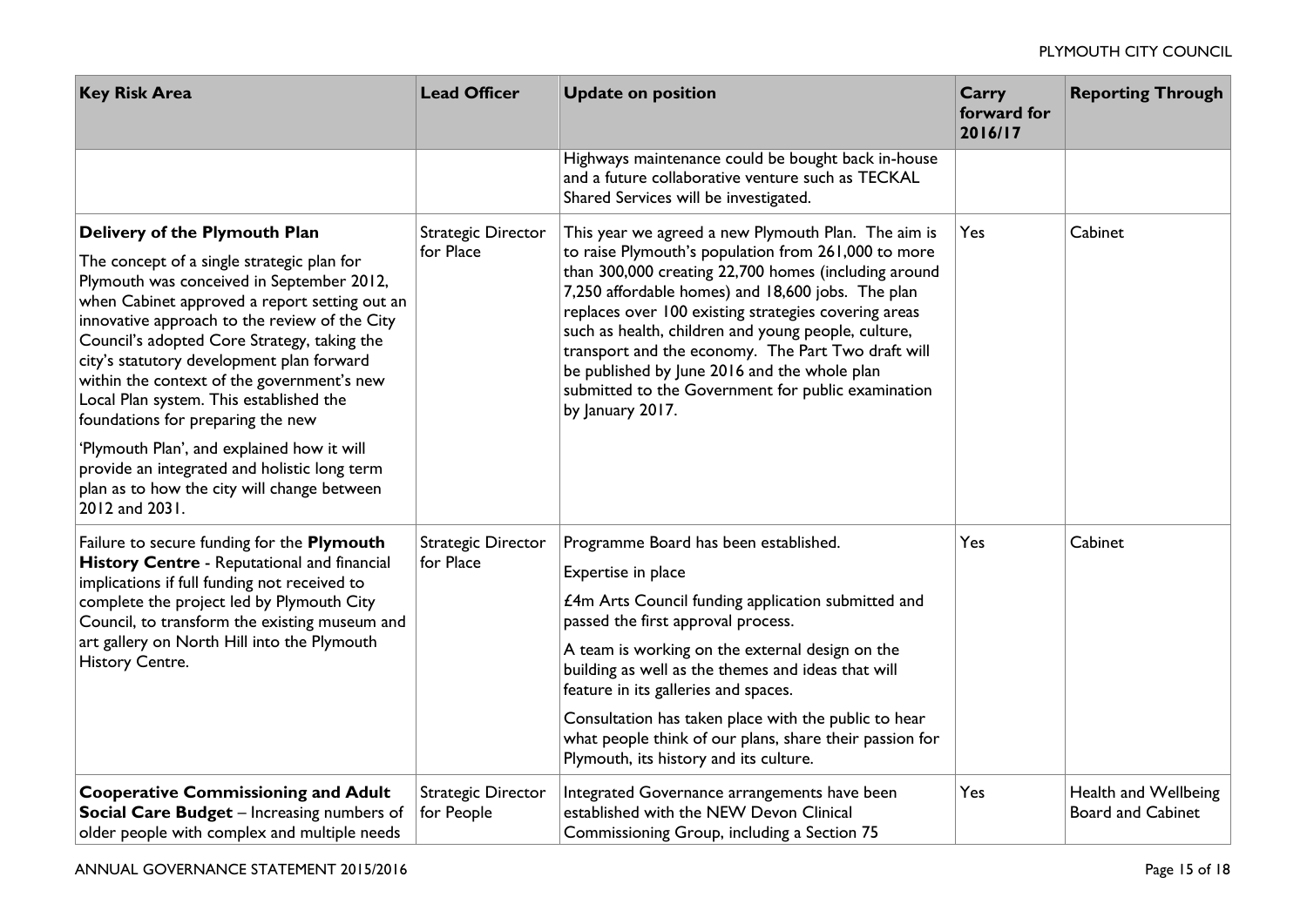| <b>Key Risk Area</b>                                                                                                                                                               | <b>Lead Officer</b>              | <b>Update on position</b>                                                                                                                                                                                                                                                                                                                                                                                                                                                                                                                                                                                                                                                                                       | Carry<br>forward for<br>2016/17 | <b>Reporting Through</b>                            |
|------------------------------------------------------------------------------------------------------------------------------------------------------------------------------------|----------------------------------|-----------------------------------------------------------------------------------------------------------------------------------------------------------------------------------------------------------------------------------------------------------------------------------------------------------------------------------------------------------------------------------------------------------------------------------------------------------------------------------------------------------------------------------------------------------------------------------------------------------------------------------------------------------------------------------------------------------------|---------------------------------|-----------------------------------------------------|
| and an increase in dementia will continue to<br>put pressure on the health and social care<br>system.                                                                              |                                  | agreement which provides the framework for health<br>bodies and local authorities to pool money, delegate<br>functions and integrate resources and management<br>structures. In 2015/16, we spent £67.5 million on care<br>packages and of these, 30% were for older people and<br>17% were for people with dementia. In 2015/16 Co-<br>operative Commissioning saved £5 million through a<br>range of measures including new contracts and reviews<br>of care packages. The success of the 1st year of the<br>Integrated Pool from a financial perspective is borne<br>out by our ASC under spend for the first time in six<br>years plus the final risk share coming in at £0.039m<br>only (from CCG to PCC). |                                 |                                                     |
| The Care Act represents the most significant<br>reform of care and support in more than 60<br>years, putting people and their carer in control<br>of their care and support.       | Strategic Director<br>for People | In 2015/16 we spent £67.5 million on care packages and $\overline{\text{No}}$<br>co-operative commissioning saved $£5$ million through a<br>range of measures including new contracts and reviews<br>of care packages. We help maintain the quality and<br>safety of our care providers working with national<br>regulators such as the Care Quality Commission.                                                                                                                                                                                                                                                                                                                                                |                                 | Health and Wellbeing<br><b>Board</b>                |
| Increase in the number of looked after<br>children and those subject to a Child<br>Protection Plan leading to cost pressures on<br>independent placements, staffing and resources. | Strategic Director<br>for People | Over the last year we have worked with more than<br>5,500 children in need. We have less than 400 children<br>in our care and 189 children are helped and cared for<br>by our in-house foster carers.<br>We took almost 5,500 referrals in the year and<br>completed 4,000 assessments to assess risk/need and<br>initiated 1,500 child protection enquiries.                                                                                                                                                                                                                                                                                                                                                   | Yes                             | Children and Young<br>People's Trust and<br>Cabinet |
|                                                                                                                                                                                    |                                  | We have significantly reduced the number of children<br>subject to a child protection plan.                                                                                                                                                                                                                                                                                                                                                                                                                                                                                                                                                                                                                     |                                 |                                                     |

The table below describes the new and emerging significant risk issues identified during this review period 2015/16 to carry forward for monitoring within 2016/17:

| <b>Key Risk Area</b> | Lead Officer | Update on position | <b>Reporting Through</b> |
|----------------------|--------------|--------------------|--------------------------|
|                      |              |                    |                          |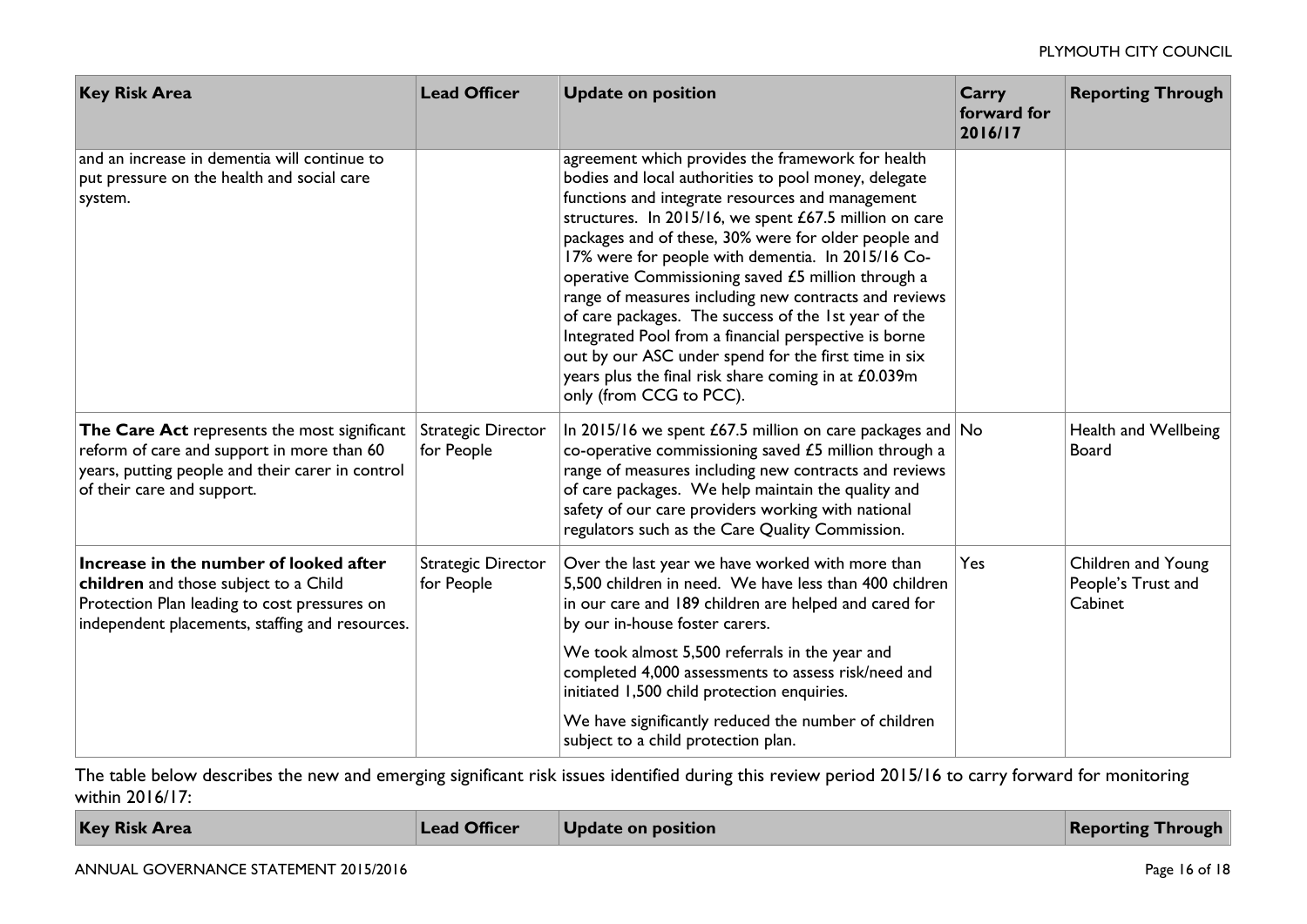| <b>Key Risk Area</b>                                                                                                                                                                                                                                                                                                                                | <b>Lead Officer</b>                          | <b>Update on position</b>                                                                                                                                                                                                                                                                                                                                                                                                                                                                                                                                                           | <b>Reporting Through</b> |
|-----------------------------------------------------------------------------------------------------------------------------------------------------------------------------------------------------------------------------------------------------------------------------------------------------------------------------------------------------|----------------------------------------------|-------------------------------------------------------------------------------------------------------------------------------------------------------------------------------------------------------------------------------------------------------------------------------------------------------------------------------------------------------------------------------------------------------------------------------------------------------------------------------------------------------------------------------------------------------------------------------------|--------------------------|
| Failure to secure adequate market<br>interest and funding in the South Yard<br><b>Marine Industries Production Campus</b><br>(MIPC) site, slows or prevents site<br>occupation such that economic growth and<br>funding projections are not achieved and/or the<br>Council has to provide financial revenue<br>support to run and maintain the site | Asst Director for<br>Economic<br>Development | Continue to explore ways of reducing site running costs and secure<br>sufficient funding to develop Phase I and 2 at South Yard.                                                                                                                                                                                                                                                                                                                                                                                                                                                    | Cabinet                  |
|                                                                                                                                                                                                                                                                                                                                                     |                                              | The City Deal team are now progressing a number of initiatives<br>including three key priorities:                                                                                                                                                                                                                                                                                                                                                                                                                                                                                   |                          |
|                                                                                                                                                                                                                                                                                                                                                     |                                              | Creation of a Growth Hub to enhance productivity and support new<br>enterprises through grant schemes to enable local businesses and<br>entrepreneurs to access a range of support providers and schemes<br>through a single Growth Acceleration and Investment Network portal.                                                                                                                                                                                                                                                                                                     |                          |
|                                                                                                                                                                                                                                                                                                                                                     |                                              | A Youth Deal to help young people to get into work and to achieve<br>more in their careers and employment.                                                                                                                                                                                                                                                                                                                                                                                                                                                                          |                          |
|                                                                                                                                                                                                                                                                                                                                                     |                                              | The re-development of the Plymouth Devonport South Yard site - and<br>a number of other marine sites in the region to create a Marine<br>Industries Production Campus.                                                                                                                                                                                                                                                                                                                                                                                                              |                          |
| <b>Devolution - Council chiefs and business</b><br>leaders say they want a 'devolution revolution'<br>to boost prosperity in Devon and Somerset.                                                                                                                                                                                                    | <b>Chief Executive</b>                       | Council leaders and chief executives from the 17 councils, 2 national<br>parks, the Local Enterprise Partnership and the 3 Clinical<br>Commissioning Groups make up the leadership for the Heart of the                                                                                                                                                                                                                                                                                                                                                                             | Cabinet                  |
| They have agreed to submit a prospectus to<br>Government that would result in higher<br>productivity and better-paid jobs, improved<br>road, rail and broadband links and more homes<br>for the region's growing population.                                                                                                                        |                                              | South West (HotSW) Partnership that is steering the Devolution<br>programme.                                                                                                                                                                                                                                                                                                                                                                                                                                                                                                        |                          |
|                                                                                                                                                                                                                                                                                                                                                     |                                              | In late May 2016, senior political leaders from the partnership met with<br>the Secretary of State for Communities and Local Government. At<br>that meeting, the Secretary of State offered to open up negotiations for<br>a Devolution Deal if the partnership, through its constituent members,<br>agreed 'in principle' to the establishment of a Combined Authority for<br>the Heart of the South West. Negotiations are expected to progress<br>during the summer, with a draft Deal and proposals for the new<br>Combined Authority being ratified by partners in the autumn. |                          |
|                                                                                                                                                                                                                                                                                                                                                     |                                              | It is hoped that an announcement of a draft Devolution Deal will be<br>made in the Chancellor's Autumn Statement, followed by a public<br>consultation, and the potential establishment of a shadow Combined<br>Authority in May 2017. The Deal is intended to help deliver the<br>ambitious proposals set out in the partnership's Prospectus for<br>Productivity.                                                                                                                                                                                                                 |                          |